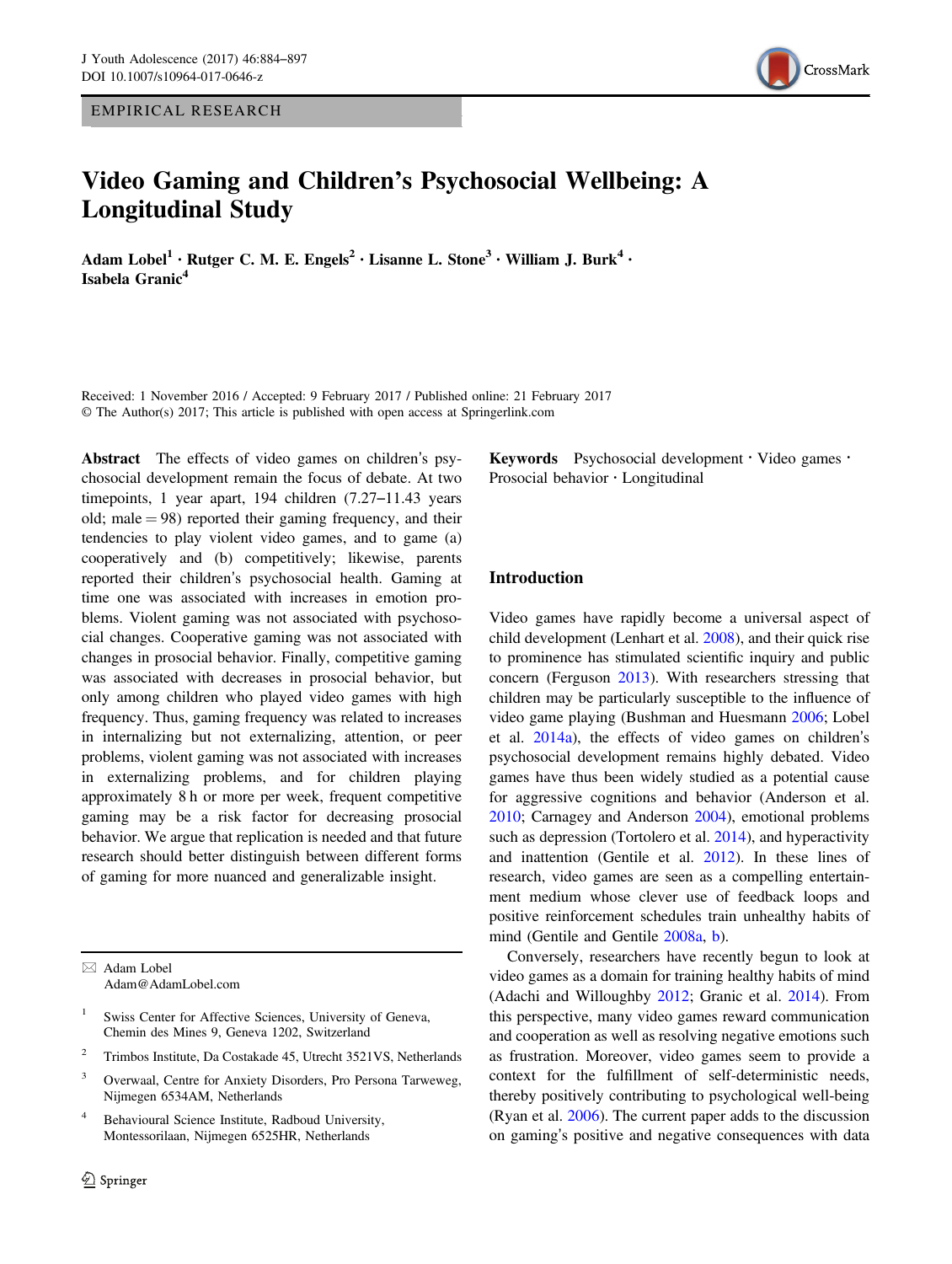from a longitudinal study that could address the relations between different forms of video game playing and the psychosocial development of children. Here, psychosocial development refers broadly to the psychological and social changes children undergo during development, including changes in patterns of internalizing and externalizing problems, attention, and how children relate to peers.

#### Psychosocial Development and Gaming

In a recent review we argued for the potential of video gaming to afford psychosocial benefits (Granic et al. [2014\)](#page-12-0). This perspective focuses on gaming as a modern and meaningful form of play, and therefore as a context where children's developmental needs can be met (Fisher [1992](#page-12-0); Verenikina et al. [2003](#page-13-0)). Just as traditional forms of play provide positive contexts for children's psychosocial development (Erikson [1977;](#page-12-0) Piaget [1962;](#page-12-0) Vygotsky [1978\)](#page-13-0), so too video games seem to afford promise (Adachi and Wil-loughby [2012](#page-11-0); Granic et al. [2014\)](#page-12-0). This promise is in part due to the ubiquity of gaming; with between 90 and 97% of children playing video games (Lenhart et al. [2008](#page-12-0)), it seems that social development has partly migrated from physical playgrounds to digital ones. Moreover, video games have become—particularly in the past decade—a more social and emotionally rich entertainment medium. Thus, modern video games may provide a context for children to bond with others and learn the benefits of cooperation.

Yet despite the potential benefits of gaming for children's psychosocial development, scant empirical work has explored these options (Hromek and Roffey [2009](#page-12-0); Przybylski and Wang [2016](#page-12-0)). Instead, there has been a predominant focus on the potential psychosocial dangers of gaming. A recent meta-analysis identified 101 studies that investigated the effects of playing (violent) video games on children's and adolescents' psychosocial health. Of these studies, nearly 70 of them assessed whether (violent) video games were related to externalizing problems (such as aggression). In contrast, prosocial behavior (e.g. Gentile et al. [2009](#page-12-0)) and internalizing problems (such as depression) were each assessed in about 20 studies (e.g. Parkes et al. [2013\)](#page-12-0). Just 9 studies assessed the relation between gaming and attention problems (e.g. Bioulac et al. [2008\)](#page-11-0) and even fewer investigated the relation between gaming and children's peer relationships (e.g. Przybylski [2014](#page-12-0)).

Several methodological shortcomings are also important to highlight. First, gaming research among children has predominantly been cross-sectional in nature—64 of the 101 studies identified in Ferguson ([2015](#page-12-0)) were correlational. The major limitation of these studies is that they do not allow inferences about order. Moreover, many of these studies have not controlled for relevant background variables such as socio-economic status (SES) and gender. On the other hand,

while experimental studies allow researchers to draw causal inferences, the real-world generalizability of such gaming studies remain debated. Regarding studies on externalizing problems in particular, researchers have questioned the ecological validity of the outcome measures used (see Anderson and Bushman [1997](#page-11-0); Ritter and Eslea [2005\)](#page-13-0) and the extent to which these studies used well-matched control conditions (see Przybylski et al. [2014](#page-12-0)). Beyond these issues, as most of these experimental studies were run in a single lab session, these experiments do not give enough insight into the longterm consequences of playing video games.

Regarding internalizing problems, studies that examine the link between gaming and emotional problems have predominantly focused on "problematic gamers." These are individuals who habitually play for very many hours and show other signs of dependency, such as avoiding social interactions or obligations in favor of gaming (van Rooij et al. [2011](#page-13-0)). Among adolescents, such gamers seem to have elevated depression symptoms compared to their peers (Messias et al. [2011\)](#page-12-0). A recent, large scale, cross-sectional study among Canadian adolescents also indicated that video game play was positively associated with symptoms of depression and anxiety (Maras et al. [2015](#page-12-0)). These findings are consistent with the conclusions made in a review by Kuss and Griffiths ([2012\)](#page-12-0). These problems seem to emerge as a result of escapism; that is that problematic gamers seem drawn to gaming as an escape from real world problems. As a means of escape, gaming may offer temporary distraction, but without alleviating real world distress, excessive gaming may only exacerbate said problems. Still, the crosssectional nature of past studies leaves open whether individuals with internalizing problems retreat to video games as an escape, or whether gaming acts as a precursor to these issues. Moreover, little is known about the relationship between gaming and internalizing problems in children due to the scarcity of research among this cohort.

Finally, hyperactivity and inattention has been investigated as a detrimental psychosocial outcome of gaming. This research is premised on the perception that video games are fast-paced and offer frequent rewards, thus potentially habituating children to a steady stream of novel, pleasurable stimuli. On the one hand, children with Attentional Deficit Hyperactivity Disorder have been shown to play more video games than their peers (Mazurek and Engelhardt [2013\)](#page-12-0) and Gentile and colleagues ([2012\)](#page-12-0) argue that there may be a bidirectional effect between attentional problems and gaming. On the other hand, studies among adults show that action video games may confer cognitive benefits, including improvements in executive functioning (Green and Bavelier [2012](#page-12-0)). Due to these conflicting findings, and a lack of longitudinal research among children, the extent to which gaming may influence children's attention remains largely unknown.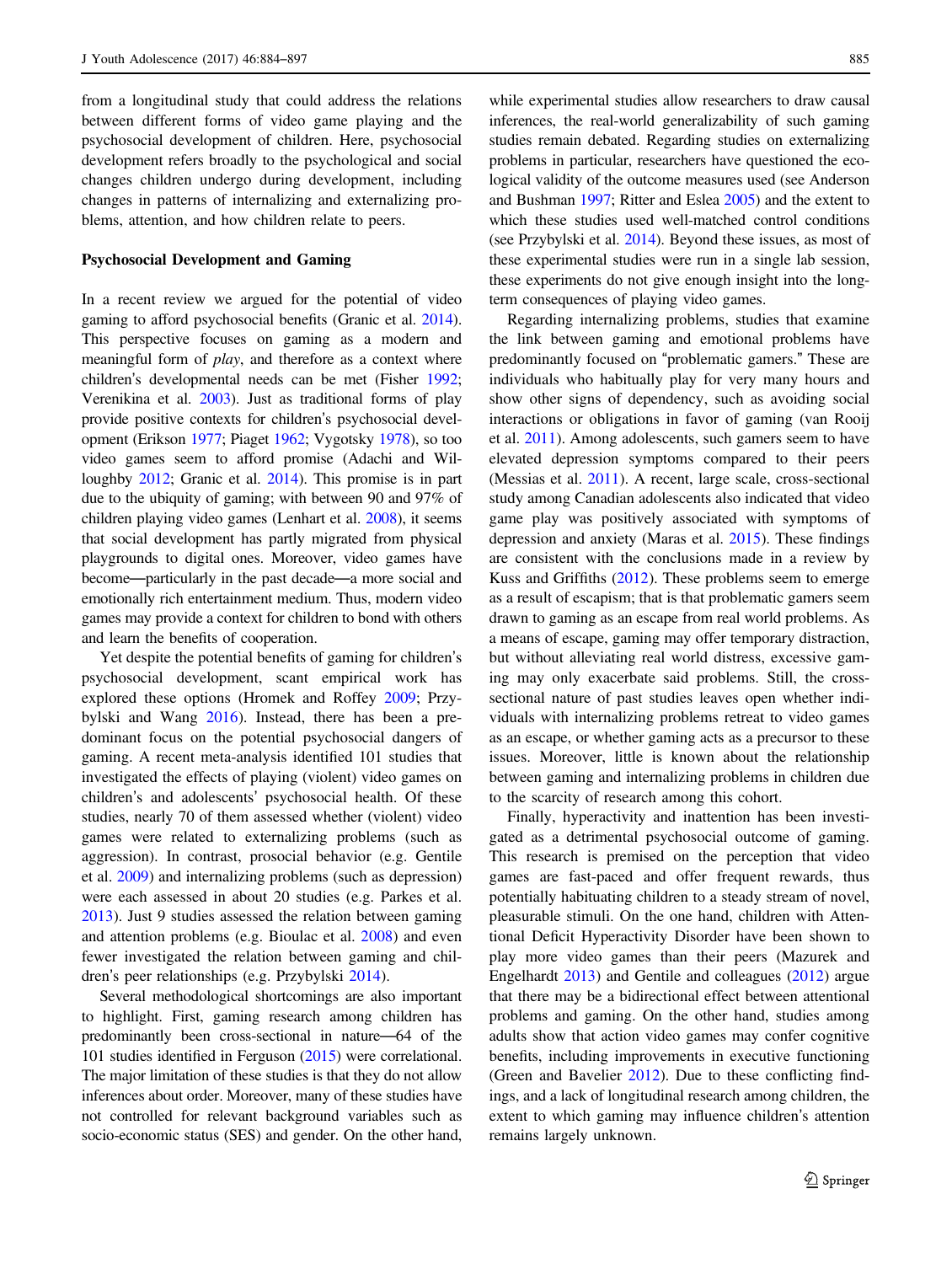# Prosocial Behavior and Cooperative and Competitive Gaming

The potential influence of video games on social behavior seems particularly relevant. This is because, compared to the video games of just two decades ago, contemporary video games have become increasingly social in nature (Olson [2010\)](#page-12-0). Researchers such as Greitemeyer and Ewoldsen have noted that just as some games predicate in-game progress on violence, other games predicate progress on prosocial behaviors (Ewoldsen et al. [2012](#page-12-0); Greitemeyer and Osswald [2011\)](#page-12-0). For instance, many games designed for multiple players feature cooperative game modes where players are encouraged to work together with others. A number of studies support the hypothesis that cooperative gaming may promote prosocial behavior (Dolgov et al. [2014](#page-11-0); Ewoldsen et al. [2012\)](#page-12-0) and may curb aggressive behaviors (Jerabeck and Ferguson [2013](#page-12-0); Velez et al. [2014](#page-13-0)) (although many of these studies feature the sorts of methodological shortcomings mentioned above). In contrast to cooperative gaming, researchers have also investigated whether competitive gaming promotes aggression and discourages prosocial behavior (Eastin [2007\)](#page-12-0). For instance, Adachi and colleagues performed a series of studies to test the relative extent to which violent content and competitive play each promote aggression (Adachi [2015\)](#page-11-0). Using experimental and longitudinal designs, these studies indicated that in both the shortand long-term, competitive gaming may be a greater predictor of aggressive outcomes than violence alone. However, cooperative and competitive gaming have yet to be researched in the way these forms of play most commonly occur in the real world—in tandem. Thus, while researchers have tried to individually assess the effects of these forms of play, they often co-occur in the real-world of gaming most children participate. This is because many competitive video games not only allow cooperative modes, but the competition in these games is often team-based. However, no longitudinal studies to date have simultaneously investigated the influence of both cooperative and competitive video game playing; this is important as many video games designed for competitive play are also team-based, and therefore allow for cooperative play as well.

The present longitudinal study was designed to address the gaps in the literature described above. First, we focused on the potential psychosocial benefits that playing video games may have for children. Thus, in addition to assessing negative outcomes such as externalizing problems, internalizing problems, and hyperactivity and inattention, we also focused on peer relations, and prosocial behavior.

#### Design and Hypotheses

Second, this study targeted an under-studied population, namely children between the ages of seven and eleven. Indeed, despite claims that children are especially vulnerable to the effects of video game playing (Bushman and Huesmann [2006\)](#page-11-0), scant longitudinal research has targeted children. Children seem particularly susceptible to being influenced by video games because, unlike adults, they are still in the process of forming patterns for how they deal with social and emotional challenges. The behaviors and patterns of mind that are therefore promoted during video game may have a greater impact on them than on adults. Moreover, as children near adolescence, their peer network and relationships become increasingly important (Davies [2010](#page-11-0)). As a result, the social interactions they enact and rehearse during video game play may be of greater relevance for how they interact with their peers in the real world. Finally, our longitudinal design allowed us to simultaneously test for both gaming and selection effects; in the former, video game playing may precipitate psychosocial changes, whereas in the latter, children who already show psychosocial deficits may select video games as an outlet. Thus, our longitudinal design also allowed us to investigate the tandem development of video game playing and psychosocial health.

Five domains of children's psychosocial health were assessed at two timepoints—externalizing problems, internalizing problems, hyperactivity and inattention, peer problems, and prosocial behavior. Given the psychosocial benefits of play, we expected video game playing at the first time point to predict decreases in children's (H1) externalizing problems, (H2) internalizing problems, (H3) peer problems, and (H4) overall psychosocial problems by the second time point. Given the lack of consensus in the research, no predictions were made for the influence of gaming on hyperactivity and inattention, or on prosocial behavior, although exploratory analyses were conducted. We also explored the potential relationships between violent video game content and both externalizing problems and prosocial behavior. Finally, we also hypothesized that (H5a) cooperative gaming at the first time point would be associated with increases in prosocial behavior, whereas (H5b) competitive gaming at the first time point would be associated with decreases in prosocial behavior.

# Method

#### Participants

Data were collected during home visits 1 year apart (T1 and T2; days between visits: range 265–510,  $M = 392.22$ , SD  $= 59.05$ ). Participants were recruited from a pool of 298 participants already participating in research which tracked children's psycho-social health (Stone et al. [2010](#page-13-0)). Parents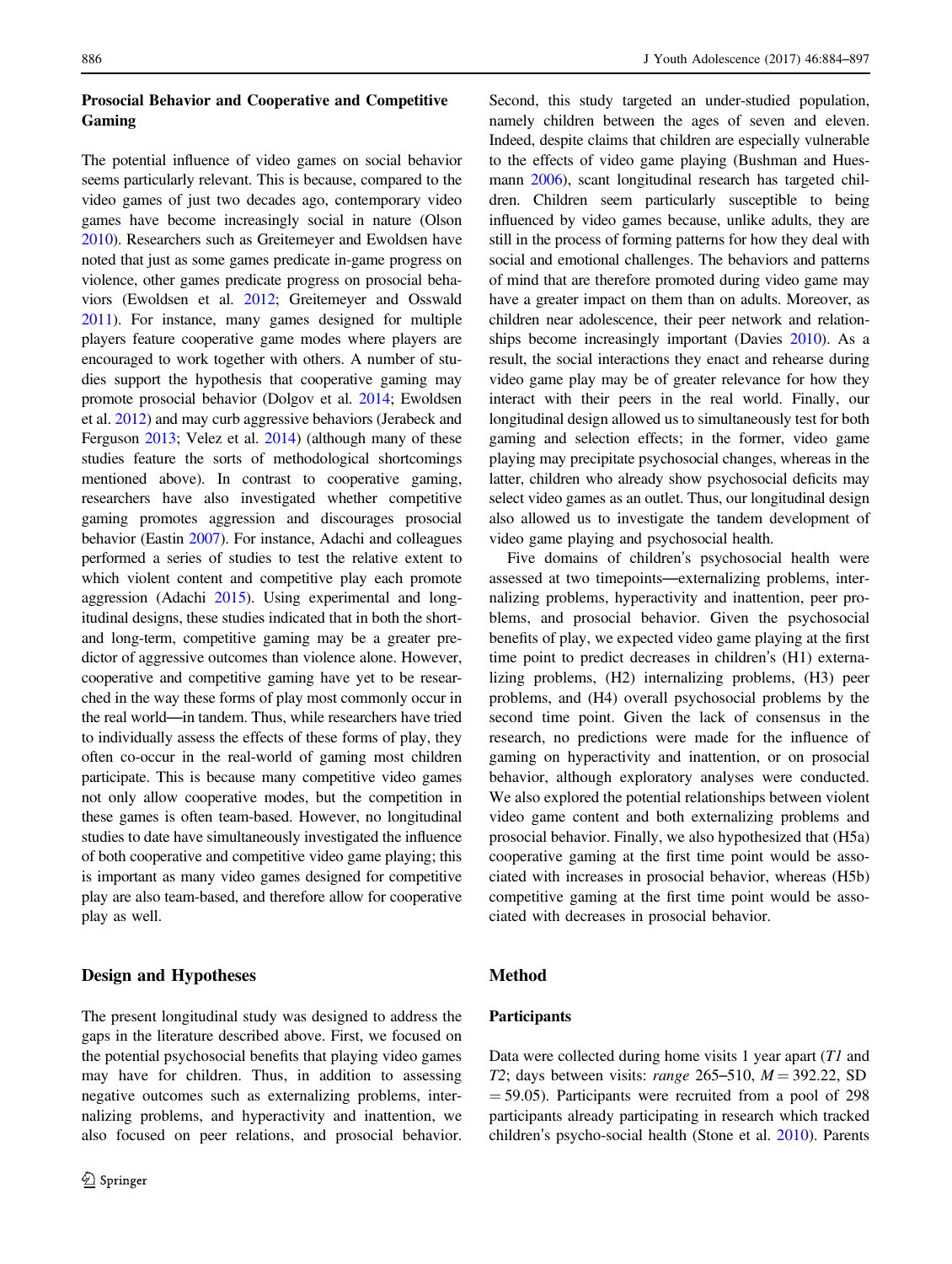Table 1 Child and parent demographics at  $T1$  and  $T2$ 

|             | Children       |            |           | Parents        |                |           |
|-------------|----------------|------------|-----------|----------------|----------------|-----------|
|             | $T1 (n = 194)$ |            |           | $T1 (n = 194)$ |                |           |
|             | Range          | M          | <b>SD</b> | Range          | M              | <b>SD</b> |
| Age (years) | $7.27 - 11.43$ | 9.22       | 1.14      | 29.95-51.47    | 41.88          | 3.66      |
|             | Male           | Female     |           | Male           | Female         |           |
| <b>Sex</b>  | 98 (50.5%)     | 96 (49.5%) |           | $26(13.4\%)$   | 168 $(86.6\%)$ |           |
|             | $T2(n=184)$    |            |           | $T2(n=174)$    |                |           |
|             | Range          | M          | <b>SD</b> | Range          | M              | <b>SD</b> |
| Age (years) | $8.31 - 12.68$ | 10.24      | 1.14      | 30.68-52.42    | 42.83          | 3.76      |
|             | Male           | Female     |           | Male           | Female         |           |
| <b>Sex</b>  | 90 (48.9%)     | 94 (51.1%) |           | 24 (13.8%)     | 150 (86.2%)    |           |

were contacted via letters sent to their homes and follow-up phone invitations. At T1, the children's gender was evenly split (boys  $n = 98$ ); 86.6% of parent reporters were female  $(n = 168)$ ; with the exception of three adopted mothers and one adopted father, all parents were the child's biological parent; finally, 96.9% of parents were Dutch ( $n = 188$ ), with the others coming from Suriname  $(n = 1)$  or nearby European countries  $(n = 5)$ . The study's procedures were approved by the Behavioural Science Institute's Ethical Review Board under the Radboud University, and informed consent forms were obtained from parents at both timepoints. Descriptive statistics for the sample at T1 and T2 are reported in Table 1. Ten participants from T1 declined to participate at T2. Additionally, data from ten parent reports were missing at T2 because their data was not properly saved by the recording software. With the exception of five parents, all parent reports were provided by the same parent at T1 and T2. Among parents, education level was low for 6.7%, medium for 30.4%, and high for  $60.3\%$ <sup>1</sup>.

## Procedure

Children provided self-reports during a face-to-face interview with an experimenter. Parents provided their survey responses via an online questionnaire. Families were rewarded a 20 and 30 Euro voucher check (per child) for their participation at T1 and T2 respectively.

#### Measures

#### Psychosocial health

Psychosocial health was measured by parent's reports on the Dutch version of the Strengths and Difficulties Questionnaire (SDQ (Goodman [1997](#page-12-0)); Dutch version (van Widenfelt et al. [2003\)](#page-13-0)). The SDQ uses a 3-point Likert scale (0–2 Not true to Very true) and is comprised of five sub-scales: (a) internalizing problems, (b) externalizing problems, (c) hyperactivity/inattention, (d) peer relationship problems, and (e) prosocial behavior. Consistent with Stone and colleagues [\(2010](#page-13-0)) reliability was calculated using  $\omega$ ; this reliability index has repeatedly been shown to yield more accurate estimates than  $\alpha$ , particularly so when data are skewed, as is the case with SDQ (Stone et al. [2015;](#page-13-0) Zinbarg et al. [2005\)](#page-13-0). All sub-scales showed acceptable to good reliability at T1 and T2: (a) internalizing problems (sample: Many worries, often seems worried;  $\omega_{T1} = .83$ ;  $\omega_{T2} = .81$ ); (b) externalizing problems (sample: *Often fights* with other children or bullies them;  $\omega_{T1} = .75$ ;  $\omega_{T2} = .89$ ); (c) hyperactivity/inattention (sample: Restless, overactive, cannot stay still for long;  $\omega_{T1} = .88$ ;  $\omega_{T2} = .89$ ); (d) peer problems (sample: Rather solitary, tends to play alone;  $\omega_{T1} = .83$ ;  $\omega_{T2} = .68$ ); and (e) prosocial behavior (sample: Shares readily with other children;  $\omega_{T1} = .84$ ;  $\omega_{T2} = .78$ ). All sub-scales consist of five items with sum scores being calculated for each sub-scale. The SDQ also includes a total difficulties score, calculated as the sum scores of all scales except for prosocial behavior ( $\omega_{T1} = .95$ ;  $\omega_{T2} = .95$ ); this reflects children's general psychosocial health. Descriptive statistics for the SDQ measures are presented in Table [2.](#page-4-0)

#### Gaming frequency

Children's frequency of video game playing was assessed by: (1) Parental reports for the number of hours their child

 $\frac{1}{1}$  Secondary and higher education in the Netherlands is stratified. Here, low refers to individuals who completed the lowest level of secondary school, a vocational school track until the age of 16; medium refers to individuals who completed a more advanced vocational track until the age of 17; and high refers to individuals with a university-level education, having attained a Bachelor's degree or higher.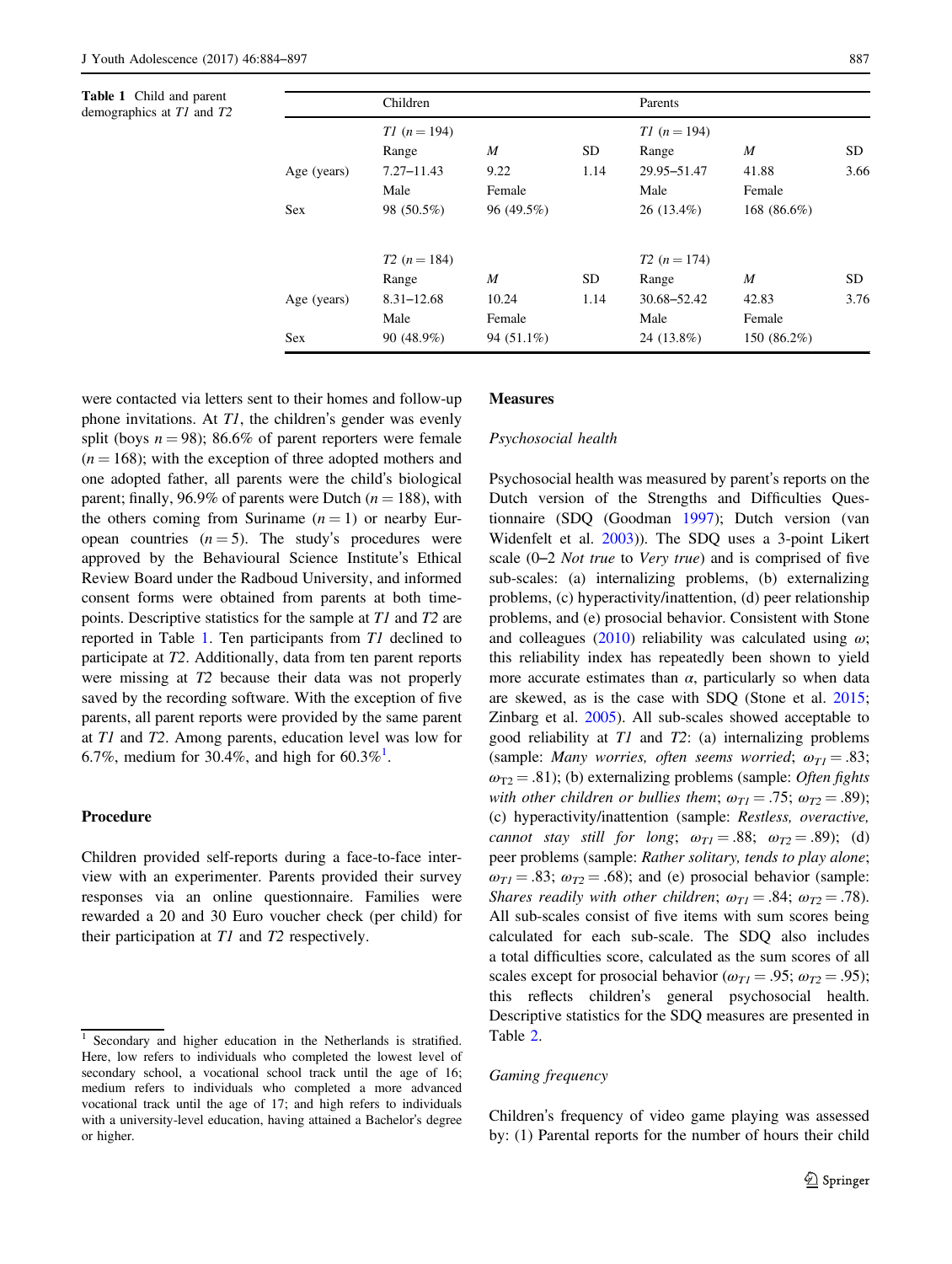#### <span id="page-4-0"></span>Table 2 Change in SDQ from T1 to T2

|                                 | TΙ   |           | T2   |      |
|---------------------------------|------|-----------|------|------|
|                                 | M    | <b>SD</b> | M    | SD   |
| Internalizing problems          | 1.99 | 2.1       | 1.76 | 1.86 |
| Externalizing problems          | 1.01 | 1.39      | 0.84 | 1.46 |
| Hyperactivity                   | 2.99 | 2.55      | 2.89 | 2.62 |
| Peer problems <sup>a</sup>      | 1.14 | 1.63      | 0.97 | 1.27 |
| Prosocial behavior              | 6.77 | 1.49      | 6.9  | 1.31 |
| Total difficulties <sup>b</sup> | 7.15 | 5.33      | 6.47 | 4.99 |

<sup>a</sup> Peer problems decreased from T1 to T2,  $t(173) = 2.09$ ,  $p = .038$ 

<sup>b</sup> Total difficulties decreased from T1 to T2,  $t(173) = 2.29$ ,  $p = .023$ 

plays on average per week; (2) child reports for the number of hours they had played video games during the past week; (3) children's ability to recall their gaming hours across a whole week was scaffolded by an additional measure of gaming frequency: in interviews, children looked over a calendar with the experimenter and indicated for each day over the past full week whether or not they had played a video game in the morning, afternoon, and evening. "Video games" were explicitly described to parents and children as any game that can be played on an electronic device, and several example games were listed.

Descriptive statistics for the frequency measures are presented in Table [3](#page-5-0). Both parent's and children's reported hours of gaming were Windorized with a cut-off at 3 SD above the mean (T1: parent reports:  $M = 5.76$ , SD = 3.87, outliers  $n = 4$ ; child reports:  $M = 4.86$ , SD = 4.25, outliers  $n = 6$ . T2: parent reports  $M = 6.83$ , SD = 5, outliers  $n = 2$ ; child reports:  $M = 5.92$ , SD = 5.9, outliers  $n = 2$ ). Children reported an average of 7.88 discrete play sessions per week  $(SD = 4.15)$  at T1 and 8.11  $(SD = 4.78)$  at T2.

Moderate correlations were observed across the three frequency measures at each time point (T1:  $r \ge 0.47$ , p < .001; T2:  $r$  ≥ .41,  $p$  < .001). Moderate correlations were also observed within reporters across T1 and T2 (parental report:  $r = .566$ ,  $p < .001$ ; child report: hours  $r = .367$ , p  $\lt$ .001, calendar  $r = .485$ ,  $p < .001$ ). Game frequency was operationalized as child reports of hours gaming<sup>2</sup>. As psychosocial health was reported by parents, this means that our analyses were performed across reporters. This is preferred to analyses using only a single reporter as such analyses introduce a potential single source bias (Burk and Laursen [2010](#page-11-0); Lobel et al. [2014a](#page-12-0)).

#### Violent gaming

Similar to the methods in Anderson and Dill [\(2000](#page-11-0)) and Prot et al. [\(2014](#page-12-0)), children were asked to report their favorite video game(s) from the past several weeks. At T1, Minecraft, Super Mario Bros., and Subway Surfer were the most popularly listed games/franchises, each being reported by 13 children. At T2, the most popular titles were more diverse with 46 children listing Minecraft, 21 listing a title from the Fifa franchise, and 18 listing Mario Party and Hay Day each. Violent gaming was computed as a dichotomous variable; children who listed a violent video game among their favorite games were assigned a 1, and those who did not were assigned a 0. Video games were classified as being violent when gameplay required players to harm other ingame characters.

#### Cooperative and competitive gaming

Whereas third-party review boards provide information about whether a game contains violent content, the extent to which games are played cooperatively or competitively is not. Violent content is therefore objectively observable based on a game's content and design, whereas competitive and cooperative play is more difficult to observe. Following Przybylski and Mishkin ([2016\)](#page-12-0), cooperative and competitive gaming were therefore individually assessed by children with a single item using a Likert scale (5-point scale: Never to Every time or almost every time). Experimenters clearly informed children what was meant by "cooperative" and "competitive" gaming: Children were asked to think about the times that they play video games, and to rate the frequency with which, when playing, they play a game where they have to "work together with others; that the game is cooperative" and "play against others; that the game is competitive".

#### Planned Analyses

All analyses were performed in R (R Core Team [2013](#page-12-0)). For preliminary analyses, paired-sample t-tests were used to determine whether children's psychosocial health and gaming frequency changed from  $T1$  to  $T2$ , independent  $t$ tests were used to determine whether there were gender differences on all variables at both timepoints, and correlations were calculated. To investigate our hypotheses, three sets of structural path models were estimated with the lavaan package (Rosseel [2012](#page-13-0)). In all models, full information maximum likelihood was used to account for missing values and the Hubert-White covariance adjustment (MLR in lavaan) was applied to standard errors in order to deal with the lack of normally distributed variables.

In the first models, cross-lagged panel models were estimated to test H1-H4; that is, whether gaming at T1

 $2$  Analyses using parent reported hours yielded the same pattern of results.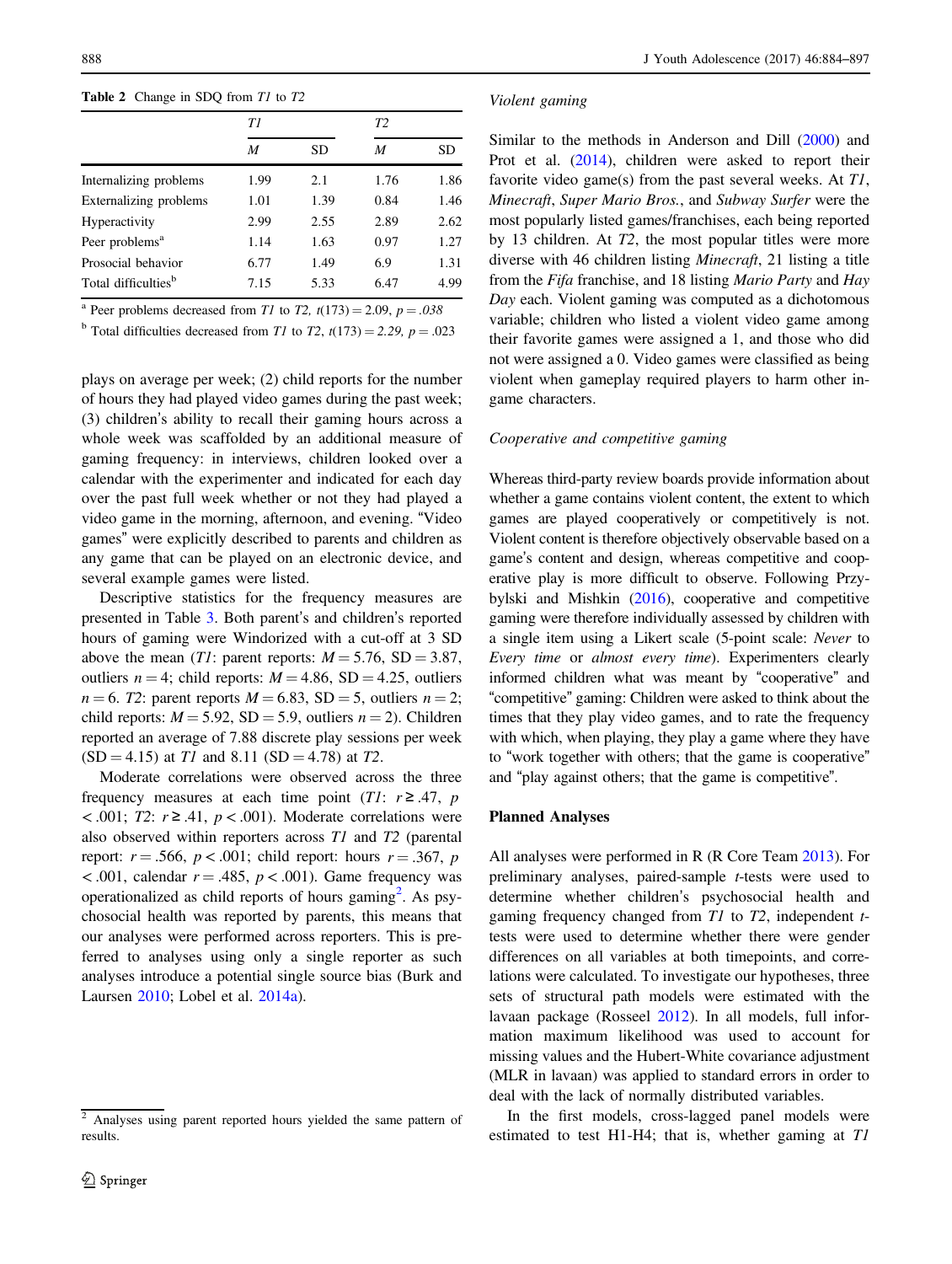<span id="page-5-0"></span>Table 3 Gender differences in gaming frequency at  $T1$  and  $T2$ 

|             |                          | Parent hours               |                        |                             |                          | Child hours                |                       |                             |                          | Child calendar              |                          |                             |
|-------------|--------------------------|----------------------------|------------------------|-----------------------------|--------------------------|----------------------------|-----------------------|-----------------------------|--------------------------|-----------------------------|--------------------------|-----------------------------|
|             | T1                       |                            | T2                     |                             | T1                       |                            | T2                    |                             | T1                       |                             | T <sub>2</sub>           |                             |
|             | $\boldsymbol{M}$         | <b>SD</b>                  | M                      | <b>SD</b>                   | M                        | <b>SD</b>                  | M                     | <b>SD</b>                   | M                        | <b>SD</b>                   | M                        | <b>SD</b>                   |
| Total       | 5.67                     | 3.63                       | 6.80                   | 4.90                        | 4.90                     | 4.07                       | 5.81                  | 5.48                        | 7.88                     | 4.15                        | 8.11                     | 4.76                        |
| <b>Boys</b> | 6.75                     | 3.94                       |                        | 8.26 5.16                   | 5.93                     | 4.21                       | 7.55                  | 5.85                        | 9.23                     | 3.99                        | 9.81                     | 2.63                        |
| Girls       | 4.62 2.95                |                            | 5.47                   | 4.25                        | 3.85 3.67                |                            | 4.16 4.54             |                             | 6.47                     | 3.83                        | 6.49                     | 4.48                        |
|             | $\boldsymbol{t}$<br>4.24 | $\boldsymbol{p}$<br>< 0.01 | $\mathfrak{t}$<br>3.87 | $\boldsymbol{p}$<br>< 0.001 | $\boldsymbol{t}$<br>3.65 | $\boldsymbol{p}$<br>< .001 | $\mathfrak{t}$<br>4.4 | $\boldsymbol{p}$<br>< 0.001 | $\boldsymbol{t}$<br>4.99 | $\boldsymbol{p}$<br>< 0.001 | $\boldsymbol{t}$<br>5.02 | $\boldsymbol{p}$<br>< 0.001 |

would be associated with changes from  $T1$  to  $T2$  on  $(H1)$ externalizing problems, (H2) internalizing problems, (H3) peer problems, and (H4) overall psychosocial health. Figure 1 presents a template model. These models allowed us to simultaneously test the effects of gaming on psychosocial health, and for the reverse, a selection effect of psychosocial health at T1 influencing gaming frequency. These same models were used to explore the relationship between gaming and changes in attention problems and in prosocial behavior. Our second and third models targeted those children who regularly played video games, defined as children who played for more than 1 h per week (95.9% of children,  $n = 186$ <sup>3</sup>. We chose to segment out non-gamer children because our hypotheses specifically concern differences in gaming behavior; that is we intended to determine whether one pattern of gaming behavior could be beneficial or detrimental compared to other patterns of gaming behaviors. Therefore, for these children we explored (1) whether violent gaming was associated with changes in conduct problems and in prosocial behavior (Fig. 2), and we tested (2) whether: (H5a) playing cooperatively was associated with increases in prosocial behavior; and (H5b) playing competitively was associated with decreases in prosocial behavior (Fig. [3](#page-6-0)). All models were saturated (and therefore had zero degrees of freedom).

# Results

# Preliminary Analyses

Table [2](#page-4-0) reports the means and standard deviations for the SDQ at T1 and T2. Peer problems and total difficulties decreased from T1 to T2 (peer:  $M_{TI} = 1.14$  SD<sub>T1</sub> = 1.63 vs.  $M_{T2} = 0.97$  SD  $_{T2} = 1.27$ ,  $t(173) = 2.09$ ,  $p = .038$ ; total difficulties:  $M_{T1} = 7.15$  SD<sub>T1</sub> = 5.33 vs.  $M_{T2} = 6.47$ 



Fig. 1 Cross-lagged panel model testing the bidirectional associations between gaming frequency and psycho-social health. SDQ Strengths and Difficulties Questionnaire, Gaming gaming frequency in hours reported by children. Highlighted path reflects hypothesized path. Not depicted: Gender, child's age, and parental level of education were included as control variables; correlations among predictor and among outcomes are included in the model



Fig. 2 Model testing the associations between gaming frequency, violent gaming, and psychosocial health. SDQ Strengths and Difficulties Questionnaire, Gaming gaming frequency in hours reported by children. Highlighted path reflects hypothesized path. Not depicted: Gender, child's age, and parental level of education were included as control variables; correlations among predictor and among outcomes are included in the model. This model was run twice, each using a different SDQ subscale, once with the conduct problems subscale and once with the prosocial behavior subscale

 $SD_{T2} = 4.99$ ,  $t(173) = 2.29$ ,  $p = .023$ ). Regarding gaming frequency, while children did not report an increase in the number of discrete sessions per week that they played video games ( $M_{T1} = 7.88$  SD<sub>T1</sub> = 4.15 vs.  $M_{T2} = 8.11$  SD  $_{T2} =$ 4.78,  $t(182) = -1.18$ ,  $p = 0.238$ ), children's hours gaming per week increased according to both parents ( $M_{T1} = 5.7$  $SD_{T1} = 3.63$  vs.  $M_{T2} = 6.8$   $SD_{T2} = 4.9$ ,  $t(173) = -4.15$ ,  $p$ <.001) and children  $(M_{TI} = 4.9 \text{ SD}_{TI} = 4.07 \text{ vs. } M_{T2} =$ 5.82 SD  $_{T2} = 5.48$  $_{T2} = 5.48$  $_{T2} = 5.48$ ,  $t(182) = -2.61$ ,  $p = .01$ ). Table 4

<sup>&</sup>lt;sup>3</sup> The observed pattern of results remained the same when only including children who played for more than two  $(86.08\%, n = 167)$  or more than 3 h (75.77%,  $n = 147$ ) per week.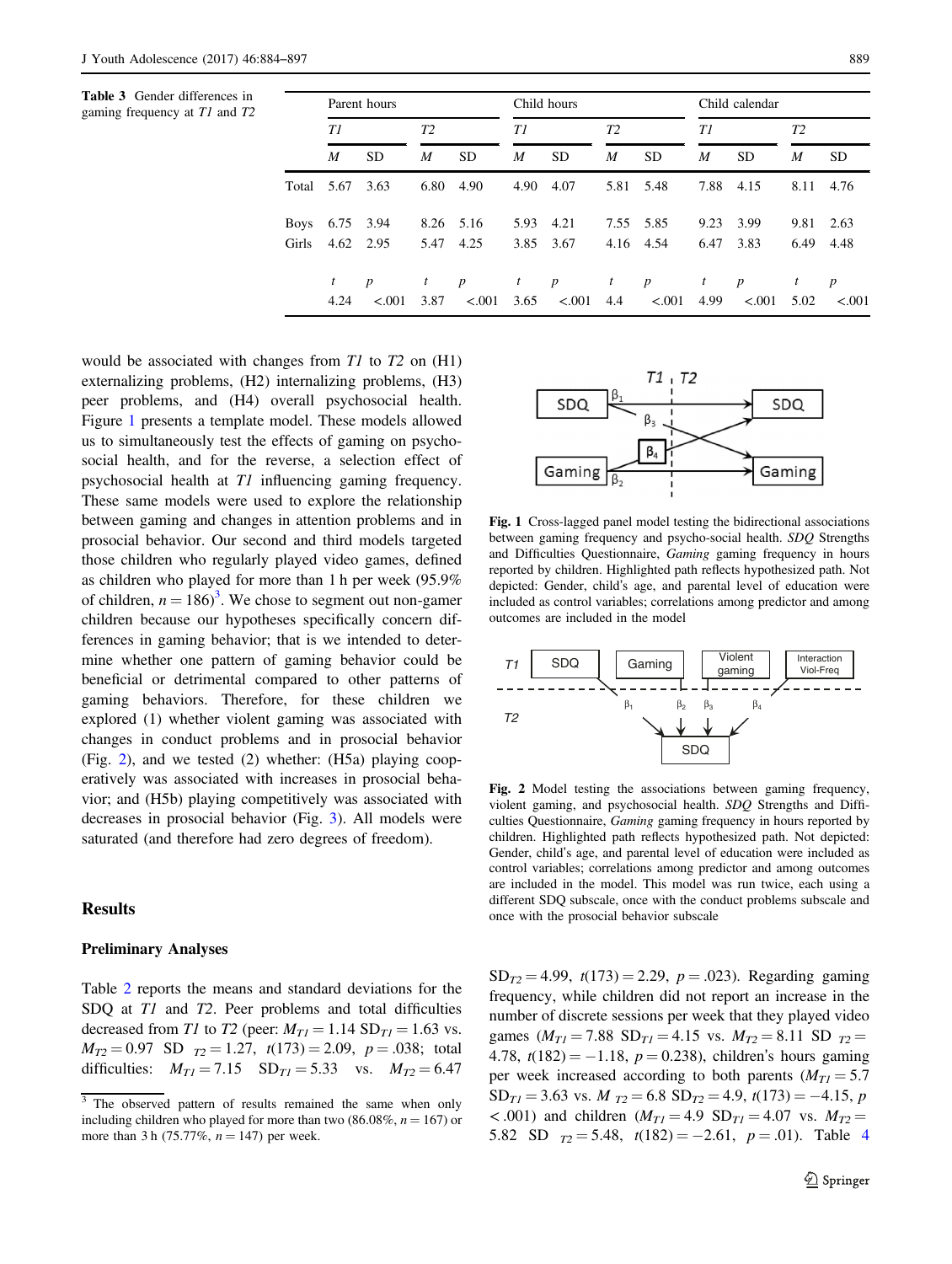<span id="page-6-0"></span>

Fig. 3 Model testing the associations between cooperative and competitive gaming and changes in prosocial behavior. Gaming Gaming frequency in hours reported by children, Coop Cooperative gaming (mean-centered), Comp competitive gaming (mean-centered), Freq Frequency. Not depicted: Gender, child's age, parental level of education, and violent video gaming were included as control variables

reports the correlations between all predictor and predicted variables used for hypothesis testing, and Table [5](#page-7-0) reports the correlations between the control variables used in these models (child's age, gender  $(1 = Male, 2 = Female)$ , and parent's education level  $(1 = low, 2 = medium, 3 = high)$ .

Gender differences were observed at both time points for both the SDQ and gaming frequency (Table [6\)](#page-7-0). Regarding the SDQ, parents reported boys, compared to girls, at T1 and T2 as having more hyperactivity problems, less prosocial behavior, and more overall difficulties. Parents also reported boys as having more conduct problems at T2 than girls, but this was not observed at T1. According to parents and children, boys played video games more frequently than girls at both T1 and T2. Finally, the popularity of violent video games increased from T1 ( $n = 47$ ) to T2 ( $n =$ 64),  $t(177) = -2.69$ ,  $p = .008$ .

#### Gaming and Psychosocial Health

Figure [1](#page-5-0) illustrates the cross-lagged panel models used to test whether gaming at T1 was associated with changes in psychosocial health. Contrary to our expectations, (H2) gaming frequency predicted an increase in internalizing problems from T1 to T2 ( $\beta_4 = .137$ ,  $p = .024$ ). Also contrary to our expectations, gaming was unrelated to (H1) externalizing problems— $\beta_4 = .092$ ,  $p = .125$ ; (H3) peer problems— $\beta_4$  = .040,  $p = .516$ ; and (H4) total difficulties—  $\beta_4 = .039$ ,  $p = .413$ . Regarding hyperactivity/inattention and regarding prosocial behavior, gaming frequency was not associated with changes in these variables;— $\beta_4$  = −.053,  $p = .255$ , and  $\beta_4 = -.022$ ,  $p = .727$  respectively. None of the psychosocial health measures at T1 were associated with changes in gaming from T1 to T2 ( $\beta_3$  range: 0–0.69,  $p$  .299–.944) thus no selection effects were observed. Stability paths for these models ranged from 0.54 to .79 with  $p \leq 0.001$  for  $\beta_1$  (SDQ across timepoints), and from 0.3 to .31 with  $p \le 0.001$  for  $\beta_2$  (gaming frequency across timepoints), indicating that the SDQ and gaming frequency were relatively stable across time points, with gaming however showing more variability from T1 to T2.

|                 |                     |               |             |                                             |                  |                   |                    | T1-ganing  |          |                    |               | $T2-SDQ$             |                      |                      |                         |                    |                    | $T2$ -ganing       |             |                    |                   |
|-----------------|---------------------|---------------|-------------|---------------------------------------------|------------------|-------------------|--------------------|------------|----------|--------------------|---------------|----------------------|----------------------|----------------------|-------------------------|--------------------|--------------------|--------------------|-------------|--------------------|-------------------|
|                 |                     |               | $(1)$ $(2)$ | $\widehat{c}$                               | €                | $\widehat{\circ}$ | $\circ$            | $\epsilon$ | ⊗        | ම                  | $\widehat{=}$ |                      | $\widehat{c}$        | ල                    | $\widehat{\mathcal{F}}$ | ତି                 | $\widehat{\circ}$  | E                  | ම           | ම                  | $\widehat{c}$     |
| SD <sub>O</sub> | Intern              |               |             | $0.356^{\text{+}}$ 0.125 $0.462^{\text{+}}$ |                  | 0.065             | $0.688^{4}$        |            | $-0.088$ | $-0.094$           | 0.027         | $0.624$ <sup>‡</sup> | 0.269 <sup>‡</sup>   | $0.156*$             | 0.390 <sup>#</sup>      | $-0.006$           | 0.493 <sup>‡</sup> | 0.123              | 0.044       | $-0.041$           | $-0.023$          |
|                 | Extern              |               |             | $0.314$ <sup>#</sup>                        | $0.407^+$ -0.134 |                   | $0.676^{\ddagger}$ | $0.151*$   | $-0.073$ | 0.012              | $0.154*$      | $0.382^{\ddagger}$   | 0.646 <sup>‡</sup>   | $0.388^{4}$          | 0.283 <sup>‡</sup>      | $-0.012$           | $0.608^{4}$        | $0.165*$           | 0.104       | 0.082              | 0.060             |
|                 | Hyper               |               |             |                                             | $0.278^{+}$      | $-0.127$          | $0.694^{\ddagger}$ | 0.074      | $-0.023$ | 0.019              | 0.013         | 0.144                | 0.356 <sup>‡</sup>   | $0.804$ <sup>#</sup> | 0.267 <sup>‡</sup>      | $-0.006$           | $0.648^{\ddagger}$ | 0.063              | $0.163*$    | 0.064              | $-0.044$          |
|                 | Peer                |               |             |                                             |                  | $-0.121$          | 0.726 <sup>‡</sup> | 0.113      | 0.039    | $-0.036$           | 0.059         | 0.337 <sup>‡</sup>   | $0.354$ <sup>‡</sup> | 0.231 <sup>‡</sup>   | $0.638^{\ddagger}$      | $-0.176*$          | $0.513^{\ddagger}$ | 0.101              | $0.147*$    | 0.057              | 0.082             |
|                 | Pros                |               |             |                                             |                  |                   | <b>S</b>           | $-0.151*$  | 0.035    | 0.085              | $-0.034$      | 0.038                | $-0.065$             | $-0.141$             | $-0.082$                | 0.538 <sup>‡</sup> | $-0.100$           | $-0.066$           | $-0.079$    | $-0.140$           | 0.064             |
|                 | Total               | ⊚             |             |                                             |                  |                   |                    | $0.155*$   | $-0.053$ | $-0.035$           | 0.075         | $0.507^{\ddagger}$   | $0.540^{\ddagger}$   | 0.599 <sup>‡</sup>   | 0.539 <sup>‡</sup>      | $-0.062$           | 0.799 <sup>‡</sup> | $0.152^{+}$        | $0.165*$    | 0.052              | 0.011             |
|                 |                     |               |             |                                             |                  |                   |                    |            |          |                    |               |                      |                      |                      |                         |                    |                    |                    |             |                    |                   |
| Gaming          | Freq                |               |             |                                             |                  |                   |                    |            | 0.092    | $0.243^{\ddagger}$ | $0.240^{4}$   | $0.224^{\dagger}$    | $0.219^{\dagger}$    | 0.012                | 0.120                   | $-0.118$           | $0.184*$           | 0.361 <sup>‡</sup> | 0.121       | 0.216 <sup>†</sup> | $0.196^{\dagger}$ |
|                 | Viol $(0, 1)$ $(8)$ |               |             |                                             |                  |                   |                    |            |          | 0.103              | $0.171*$      | $-0.032$             | $-0.010$             | $-0.086$             | $-0.010$                | 0.041              | $-0.063$           | $-0.009$           | $0.190^{+}$ | 0.005              | 0.121             |
|                 | Coop                | ခြ            |             |                                             |                  |                   |                    |            |          |                    | $0.275^{+}$   | $-0.070$             | 0.093                | $-0.045$             | $-0.105$                | 0.079              | $-0.049$           | $0.147*$           | $0.175*$    | 0.107              | $0.246^{\dagger}$ |
|                 | Comp                | $\frac{1}{2}$ |             |                                             |                  | I                 |                    | I          | I        | I                  |               | 0.133                | $0.215^{\dagger}$    | 0.043                | 0.060                   | $-0.009$           | $0.151*$           | $0.160*$           | $0.179*$    | $0.232^{\dagger}$  | $0.228^{\dagger}$ |
|                 |                     |               |             |                                             |                  |                   |                    |            |          |                    |               |                      |                      |                      |                         |                    |                    |                    |             |                    |                   |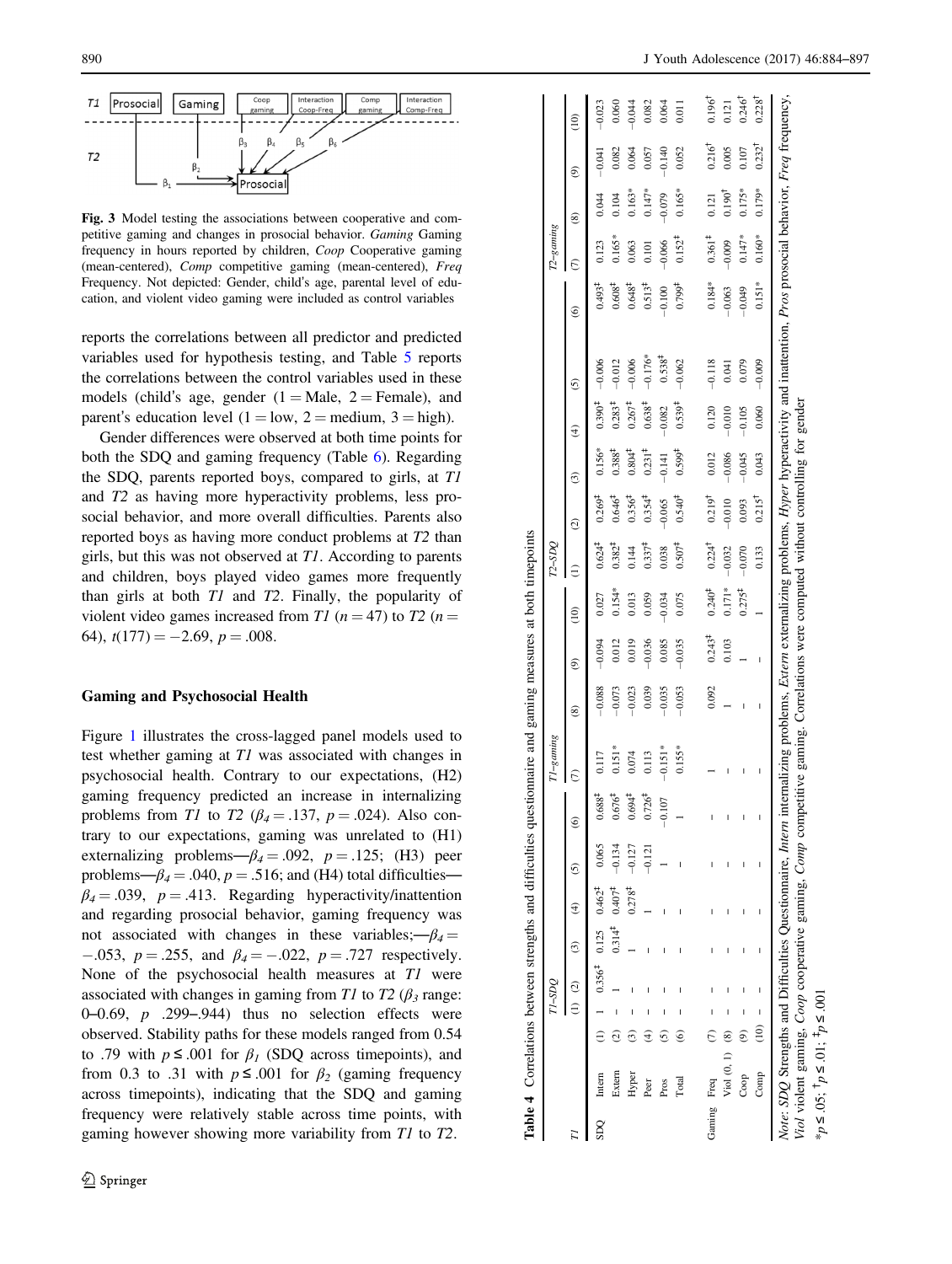<span id="page-7-0"></span>

| Parental education<br>Age<br>Sex | * $p \le .05$ ; <sup>†</sup> $p \le .01$ ; <sup>‡</sup> $p \le .001$ .<br>$_{T-SDQ}$<br>$-0.03$<br>0.06<br>$-0.07$<br>Intern | Extern<br>0.13<br>$-0.06$<br>$0.01\,$ | $.20*$<br>$-16*$<br>$-0.02$<br>Hyper | Gender differences on the strengths and difficulties<br>0.05<br>$\mathcal{L}$<br>$0.17*$<br>$-0.13$<br>$-0.13$<br>Peer | $-0.20*$<br>$-14$<br>Total<br>0.35<br>$0.15*$<br>$0.16*$<br>Pros | Note: SDQ Strengths and Difficulties Questionnaire, Intern internalizing problems, Extern externalizing problems, Hyper hyperactivity and inattention, Pros prosocial behavior, Freq frequency,<br>Viol violent gaming, Coop cooperative gaming, Comp competitive gaming<br>$T1\!\!-\!\!gaming$<br>$-0.26$ <sup>#</sup><br>$-0.03$<br>$0.02\,$<br>Freq | Externalizing<br>questionnaire at TI and T2<br>$-0.26^{\ddagger}$<br>$-0.02$<br>0.00<br>Viol | $-0.18^{\dagger}$<br>0.01<br>0.09<br>$_{\mbox{Coop}}$ | $-0.29^{\ddagger}$<br>0.00<br>0.08<br>$\mbox{Comp}$ | $-0.15*$<br>$-0.16*$<br>Extern<br>0.03<br>$\mathcal{L}$<br>$_{T2\hbox{-}SDQ}$<br>$-0.09$<br>$-0.05$<br>Intern<br>$-0.06$ | $-.16*$<br>$-0.22^{4}$<br>$-0.07$<br>Hyper | $-0.10$<br>0.12<br>$-0.07$<br>Peer | $0.20^{\dagger}$<br>0.06<br>Pros<br>$0.01$ | Hyperactivity<br>$-0.20^{\dagger}$<br>$-0.19^{\dagger}$<br>$-0.02$<br>Total | $T2\text{-}\mathrm{g} a min \mathrm{g}$<br>$-0.31^{\ddagger}$<br>$-0.09$<br>0.00<br>Freq | $\mathcal{L}$<br>$-0.49‡$<br>$-0.11$<br>0.05<br>Viol | $-0.32$ <sup>#</sup><br>03<br>0.06<br>Coop | $0.29^{\ddagger}$<br>$-0.27^{\ddagger}$<br>$\operatorname{Comp}$<br>0.00 |
|----------------------------------|------------------------------------------------------------------------------------------------------------------------------|---------------------------------------|--------------------------------------|------------------------------------------------------------------------------------------------------------------------|------------------------------------------------------------------|--------------------------------------------------------------------------------------------------------------------------------------------------------------------------------------------------------------------------------------------------------------------------------------------------------------------------------------------------------|----------------------------------------------------------------------------------------------|-------------------------------------------------------|-----------------------------------------------------|--------------------------------------------------------------------------------------------------------------------------|--------------------------------------------|------------------------------------|--------------------------------------------|-----------------------------------------------------------------------------|------------------------------------------------------------------------------------------|------------------------------------------------------|--------------------------------------------|--------------------------------------------------------------------------|
|                                  |                                                                                                                              |                                       |                                      |                                                                                                                        |                                                                  |                                                                                                                                                                                                                                                                                                                                                        |                                                                                              |                                                       |                                                     |                                                                                                                          |                                            |                                    |                                            |                                                                             |                                                                                          |                                                      |                                            |                                                                          |
|                                  |                                                                                                                              |                                       |                                      |                                                                                                                        |                                                                  |                                                                                                                                                                                                                                                                                                                                                        |                                                                                              |                                                       |                                                     |                                                                                                                          |                                            |                                    |                                            |                                                                             |                                                                                          |                                                      |                                            |                                                                          |
|                                  |                                                                                                                              |                                       |                                      |                                                                                                                        |                                                                  |                                                                                                                                                                                                                                                                                                                                                        |                                                                                              |                                                       |                                                     |                                                                                                                          |                                            |                                    |                                            |                                                                             |                                                                                          |                                                      |                                            |                                                                          |
|                                  |                                                                                                                              |                                       |                                      |                                                                                                                        |                                                                  |                                                                                                                                                                                                                                                                                                                                                        |                                                                                              |                                                       |                                                     |                                                                                                                          |                                            |                                    |                                            |                                                                             |                                                                                          |                                                      |                                            |                                                                          |
|                                  |                                                                                                                              |                                       |                                      |                                                                                                                        |                                                                  |                                                                                                                                                                                                                                                                                                                                                        |                                                                                              |                                                       |                                                     |                                                                                                                          |                                            |                                    |                                            |                                                                             |                                                                                          |                                                      |                                            |                                                                          |
|                                  |                                                                                                                              |                                       |                                      |                                                                                                                        |                                                                  |                                                                                                                                                                                                                                                                                                                                                        |                                                                                              |                                                       |                                                     |                                                                                                                          |                                            |                                    |                                            |                                                                             |                                                                                          |                                                      |                                            |                                                                          |
|                                  |                                                                                                                              |                                       |                                      |                                                                                                                        |                                                                  |                                                                                                                                                                                                                                                                                                                                                        |                                                                                              |                                                       |                                                     |                                                                                                                          |                                            |                                    |                                            |                                                                             |                                                                                          |                                                      |                                            |                                                                          |
|                                  |                                                                                                                              |                                       |                                      |                                                                                                                        |                                                                  |                                                                                                                                                                                                                                                                                                                                                        |                                                                                              |                                                       |                                                     |                                                                                                                          |                                            |                                    |                                            |                                                                             |                                                                                          |                                                      |                                            |                                                                          |
|                                  |                                                                                                                              |                                       |                                      |                                                                                                                        |                                                                  |                                                                                                                                                                                                                                                                                                                                                        |                                                                                              |                                                       |                                                     |                                                                                                                          |                                            |                                    |                                            |                                                                             |                                                                                          |                                                      |                                            |                                                                          |
|                                  |                                                                                                                              |                                       |                                      |                                                                                                                        |                                                                  |                                                                                                                                                                                                                                                                                                                                                        |                                                                                              |                                                       |                                                     |                                                                                                                          |                                            |                                    |                                            |                                                                             |                                                                                          |                                                      |                                            |                                                                          |
|                                  |                                                                                                                              |                                       |                                      |                                                                                                                        |                                                                  |                                                                                                                                                                                                                                                                                                                                                        |                                                                                              |                                                       |                                                     |                                                                                                                          |                                            |                                    |                                            |                                                                             |                                                                                          |                                                      |                                            |                                                                          |
|                                  |                                                                                                                              |                                       |                                      |                                                                                                                        |                                                                  |                                                                                                                                                                                                                                                                                                                                                        |                                                                                              |                                                       |                                                     |                                                                                                                          |                                            |                                    |                                            |                                                                             |                                                                                          |                                                      |                                            |                                                                          |
| Table 6                          |                                                                                                                              |                                       |                                      |                                                                                                                        |                                                                  |                                                                                                                                                                                                                                                                                                                                                        |                                                                                              |                                                       |                                                     |                                                                                                                          |                                            |                                    |                                            |                                                                             |                                                                                          |                                                      |                                            |                                                                          |
|                                  |                                                                                                                              | Internalizing                         |                                      |                                                                                                                        |                                                                  |                                                                                                                                                                                                                                                                                                                                                        |                                                                                              |                                                       |                                                     |                                                                                                                          |                                            |                                    |                                            |                                                                             |                                                                                          |                                                      |                                            |                                                                          |
|                                  | $\overline{T}$                                                                                                               |                                       |                                      |                                                                                                                        |                                                                  |                                                                                                                                                                                                                                                                                                                                                        | $\overline{\Gamma}$                                                                          |                                                       |                                                     |                                                                                                                          |                                            |                                    | $\overline{T}$                             |                                                                             |                                                                                          |                                                      |                                            |                                                                          |
|                                  | $\boldsymbol{z}$                                                                                                             |                                       | <b>GS</b>                            | $\boldsymbol{z}$                                                                                                       |                                                                  | $_{\rm SD}$                                                                                                                                                                                                                                                                                                                                            | $\boldsymbol{z}$                                                                             | <b>GS</b>                                             |                                                     | $\mathbb{Z}$                                                                                                             | $_{\rm SD}$                                |                                    | $\boldsymbol{z}$                           |                                                                             | GS                                                                                       | $\boldsymbol{z}$                                     |                                            | GS                                                                       |
| Boys                             | 2.13                                                                                                                         |                                       | 2.24                                 | 2.13                                                                                                                   |                                                                  | 2.24                                                                                                                                                                                                                                                                                                                                                   | 1.19                                                                                         | 1.48                                                  |                                                     | 1.08                                                                                                                     | 1.55                                       |                                    | $3.\overline{5}$                           |                                                                             | 2.62                                                                                     | 3.49                                                 |                                            | 2.63                                                                     |
| Girls                            | 1.83                                                                                                                         |                                       | 1.94                                 | 1.83                                                                                                                   |                                                                  | $-94$                                                                                                                                                                                                                                                                                                                                                  | 0.82                                                                                         | 1.28                                                  |                                                     | 0.61                                                                                                                     | 1.33                                       |                                    | 2.33                                       |                                                                             | 2.49                                                                                     | 2.33                                                 |                                            | 2.49                                                                     |
|                                  |                                                                                                                              |                                       | $\boldsymbol{p}$                     | $\overline{ }$                                                                                                         |                                                                  |                                                                                                                                                                                                                                                                                                                                                        |                                                                                              | $\overline{a}$                                        |                                                     | $\overline{\phantom{a}}$                                                                                                 | $\boldsymbol{p}$                           |                                    | $\overline{ }$                             |                                                                             | $\boldsymbol{p}$                                                                         | $\overline{ }$                                       |                                            | p                                                                        |
|                                  | 660                                                                                                                          |                                       | 0.32                                 | 0.72                                                                                                                   |                                                                  | 0.48                                                                                                                                                                                                                                                                                                                                                   | 1.87                                                                                         | 0.06                                                  |                                                     | 2.15                                                                                                                     | 0.03                                       |                                    | 2.84                                       |                                                                             | $< .01$                                                                                  | 2.97                                                 |                                            | $< .01$                                                                  |
|                                  | Peer                                                                                                                         |                                       |                                      |                                                                                                                        |                                                                  |                                                                                                                                                                                                                                                                                                                                                        | Prosocial                                                                                    |                                                       |                                                     |                                                                                                                          |                                            |                                    |                                            | Total difficulties                                                          |                                                                                          |                                                      |                                            |                                                                          |
|                                  | $\overline{T}$                                                                                                               |                                       |                                      | T <sup>2</sup>                                                                                                         |                                                                  |                                                                                                                                                                                                                                                                                                                                                        | $\overline{T}$                                                                               |                                                       |                                                     | $\mathcal{L}$                                                                                                            |                                            |                                    | <b>TIII</b>                                |                                                                             |                                                                                          | $\Gamma$                                             |                                            |                                                                          |
| Boys                             | 1.36                                                                                                                         |                                       | 1.65                                 | 1.06                                                                                                                   |                                                                  | 1.25                                                                                                                                                                                                                                                                                                                                                   | 6.54                                                                                         | 1.65                                                  |                                                     | 6.63                                                                                                                     | 1.41                                       |                                    | 8.18                                       |                                                                             | 5.22                                                                                     | 7.5                                                  |                                            | 4.68                                                                     |
| Girls                            | 0.93                                                                                                                         |                                       | 1.58                                 | 0.89                                                                                                                   |                                                                  | 1.28                                                                                                                                                                                                                                                                                                                                                   | $7.01\,$                                                                                     | 1.27                                                  |                                                     | 7.14                                                                                                                     | 1.16                                       |                                    | 6.06                                       |                                                                             | 5.25                                                                                     | 5.5                                                  |                                            | 5.1                                                                      |
|                                  |                                                                                                                              | $\overline{a}$                        |                                      | t                                                                                                                      |                                                                  |                                                                                                                                                                                                                                                                                                                                                        |                                                                                              |                                                       |                                                     |                                                                                                                          | $\overline{a}$                             |                                    |                                            |                                                                             | $\boldsymbol{d}$                                                                         | t                                                    |                                            | $\overline{a}$                                                           |
|                                  | 1.85                                                                                                                         |                                       | 0.07                                 | 0.89                                                                                                                   |                                                                  | $\begin{array}{c} p \\ 0.38 \end{array}$                                                                                                                                                                                                                                                                                                               | $-2.2$                                                                                       | $\frac{p}{0.03}$                                      |                                                     | $-2.6$                                                                                                                   |                                            | $\lesssim$ 01                      | 2.82                                       |                                                                             | $< 01$                                                                                   | 2.69                                                 |                                            | $\leqslant$ 0.1                                                          |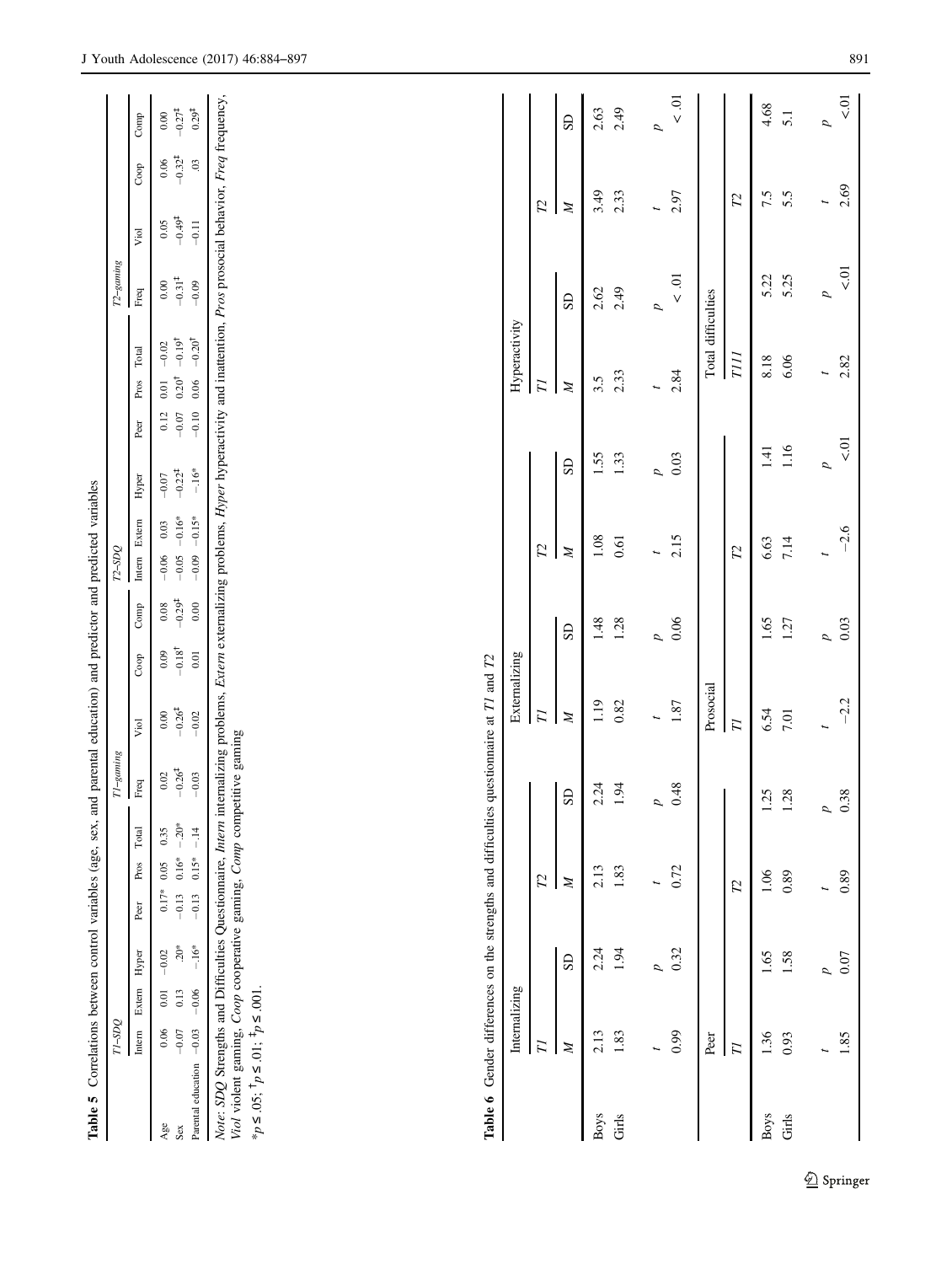# Violent Gaming, Conduct Problems, and Prosocial Behavior

We next explored whether changes in conduct problems and in prosocial behavior would be associated with violent gaming among those children who played games at T1 (see Fig. [2](#page-5-0)). Violent gaming was therefore added as a direct effect— $\beta_3$ —as was the interaction between gaming frequency (child report)<sup>4</sup> and violent gaming— $\beta_4$ . In both the conduct problems and the prosocial behavior models, no associations were observed for either violent gaming (conduct: β<sub>3</sub> = 0.017, p = .788; prosocial: β<sub>3</sub> = 0.091, p = .176) or the interaction term (conduct:  $\beta_4 = -0.122$ ,  $p = .098$ ; prosocial:  $\beta_4 = -0.081, p = .301)^5$ .

# Cooperative Gaming, Competitive Gaming, and Prosocial Behavior

Finally, we simultaneously investigated whether changes in prosocial behavior would be (H5a) positively associated with cooperative gaming and (H5b) negatively associated with competitive gaming among those children who played games at  $TI$  (see Fig. [3\)](#page-6-0). Cooperative and competitive gaming were added as direct effects— $\beta_5$  and  $\beta_7$  respectively—and two interaction terms were added representing the interaction between gaming frequency (child report) $\delta$  and (1) cooperative gaming and (2) competitive gaming— $\beta_6$  and  $\beta_8$  respectively. Neither cooperative nor competitive gaming at T1 was associated with changes in prosocial behavior (cooperative:  $\beta_3$  $= .07, p = 0.402$ ; competitive:  $\beta_5 = .021, p = 0.813$ ); moreover no significant interaction was observed between cooperative gaming and gaming frequency on prosocial behavior  $(\beta_4 = .075, p = 0.362)$ . Yet, a significant interaction was observed between competitive gaming and hours gaming ( $\beta_6$ )  $= -0.181$ ,  $p = 0.044$ ). To interpret this interaction, simple slopes analyses were conducted, and the regions of significance were identified using the Johnson-Neyman Techni-que (Johnson and Fay [1950](#page-12-0); Bauer and Curran [2005](#page-11-0))<sup>6</sup>.



Fig. 4 Interaction between competitive gaming and gaming frequency predicting changes in prosocial behavior. Values to the right of the vertical line represent cases where prosocial behavior differs across groups, and the vertical line marks children who reported playing 8.64 h per week. On the x-axis, −0.5 represents children who reported playing 2.87 h per week, 0 represents children who reported playing the mean number of hours per week (4.9)

Specifically, slopes for three levels of competitive gaming  $(-1, 0, \text{ and } +1 \text{ SD}$ ; per Bauer and Curran [2005\)](#page-11-0) were plotted —see Fig. 4. The slopes for the lines reflecting low and mean levels of competitive gaming were not significant; low  $t =$ 0.93,  $p = 0.352$ , mean  $t = -0.079$ ,  $p = 0.433$ . The high competitive slope was significant,  $t = -2.01$ ,  $p = .047$ . As marked by the vertical line in the figure, competitive gaming was therefore seen to negatively predict prosocial behavior at T2 only for those who played video games 0.92 standard deviation hours above the mean  $(M = 4.9, SD = 4.07;$  thus, 8.82 h per week). Thus, hours gaming at T1 predicted less prosocial behavior at T2 only for those who both gamed more on average than their peers and who tended to play video games competitively.

# Discussion

The goal of the present study was to provide insight into the potential influences of playing video games on children's psychosocial development. Despite the importance of this topic, few longitudinal studies have been conducted in this field. Moreover, the little research among pre-adolescent children has predominantly focused on gaming and children's externalizing problems. Moreover, while cooperative and competitive gaming have become a recent focus of attention, no studies have yet examined their potential influences while taking into consideration the naturalistic way they occur, that is, often in tandem. Thus, in contrast to past work, this study employed a longitudinal design, recruited pre-adolescent children, examined children's

 $\frac{4}{4}$  The pattern of results remained the same when the interaction term was determined by parental reports of children's gaming.

 $5$  In coding games as being violent or not, violent games included titles ranging from mild cartoon violence such as Super Mario Bros. and titles with more graphic violence—such as games from the Halo, Call of Duty, and Grand Theft Auto franchises. There was some discussion regarding *Minecraft* (frequency:  $TI = 16$ ;  $T2 = 45$ ). In the reported analyses, Minecraft was not classified as a violent video game (despite the game allowing players to fend off "zombies"). We also reran the analyses with Minecraft coded as a violent video games: The pattern of results remained the same in the externalizing problems model, and in the prosocial behavior model a main effect of violent gaming was observed, such that violent gaming at T1 was associated with an increase in prosocial behavior.

<sup>6</sup> The Johnson-Neyman Technique was performed using resources provided by Preacher, Curran, & Bauer ([http://quantpsy.org/interact/](http://quantpsy.org/interact/mlr2.htm) [mlr2.htm\)](http://quantpsy.org/interact/mlr2.htm).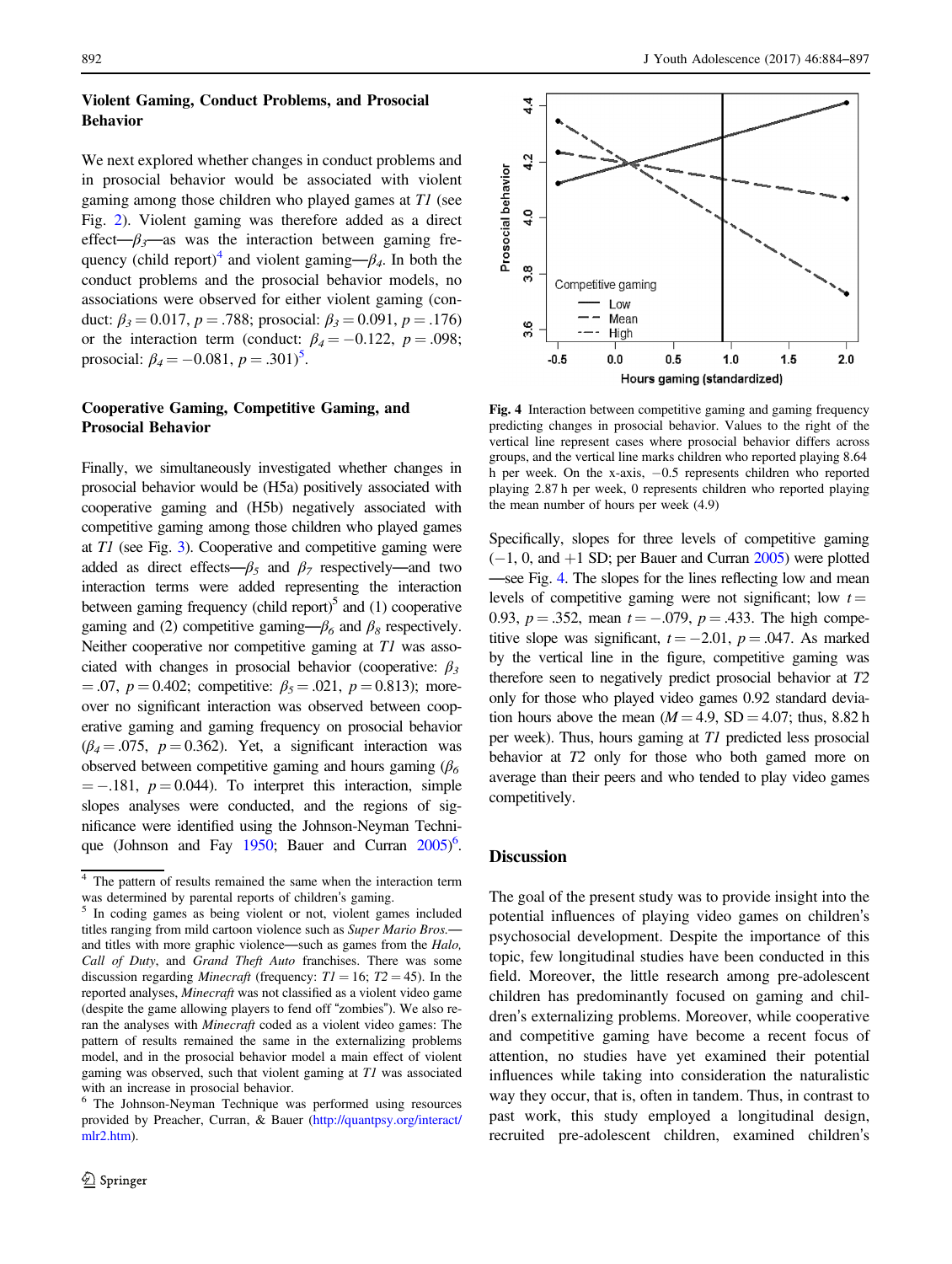psychosocial across multiple domains, and simultaneously explored both cooperative and competitive gaming. Contrary to our expectations that gaming would predict improvements in children's externalizing, internalizing, peer, and overall psychosocial problems, gaming frequency was associated with increases in children's internalizing problems, and was not associated with other changes. We also explored the potential relationship between gaming and changes in hyperactivity and inattention, and in prosocial behavior; no relationships were observed. Importantly, no selection effects were observed as well; that is, psychosocial health at the study's first time point was not associated with changes in gaming frequency. Likewise, children's preference for violent video games was neither associated with changes in externalizing problems nor in prosocial behavior. Finally, while neither cooperative nor competitive gaming were associated with changes in prosocial behavior, frequent competitive gaming among children who played video games for approximately eight and a half hours or more per week was associated with declines in prosocial behavior.

For video games, their potential negative influence on children's conduct is perhaps the chief concern among the public and within the scientific community. Violent video games in particular are widely seen as having a deleterious influence on children's conduct, giving rise to aggressive behavior and discouraging prosocial behavior (Anderson et al. [2010\)](#page-11-0). In this study, however, gaming as a general activity, and violent video gaming more specifically, were neither associated with a rise in children's externalizing problems nor with a decrease in prosocial behavior. Thus, violent gaming had no influence in this study. This outcome aligns this study with a minority of published work showing no effect of violent gaming on anti- or pro-social behavior. One potential reason for this may have to do with the study's sample; scant longitudinal studies have tested the influence of violent video games among pre-adolescent children.

This outcome may have also been influenced by our operationalizing violent gaming as a dichotomous variable. This method lumped together games that were low and high in violent content. Our procedure was motivated by the young age of our sample; we expected children to have difficulties rating the intensity and realism of gaming violence. Indeed, such ratings would likely have been either uninformative or a source of bias in our sample. This is because, of the 138 games listed by children in our sample, just seven titles were rated by the Pan European Game Information board as being unsuitable for children below the age of 16. The low prevalence of highly violent gaming in our sample may have therefore made it more difficult to observe an association between violent gaming and antisocial outcomes. On the other hand, the observed outcome

may offer encouragement given that children who played games with age-appropriate levels of violence did not develop anti-social tendencies when compared to their peers who played non-violent games.

It is important to consider that there was a dramatic change in the prevalence of violent video game play at this study's second wave. By this study's second wave, the number of highly violent games listed by children tripled to 22, and the number of children listing a preference for violent video games increased by nearly 50%. One possibility for this shift is that violent content becomes increasingly of interest to children as they develop. Violent content could be an avenue for developing children to explore mature themes such as life-and-death. Another possibility is that because highly violent games are restricted to older audiences, these games may also be designed as more challenging and complex than many non-violent games. Violent games may therefore be attractive for child gamers looking for greater challenges to meet their growing abilities. Finally, children's interest in violent games may remain constant across development, however their access to violent games may change over the course of development. A crucial factor to consider is therefore parental mediation (Nikken and Jansz [2006](#page-12-0)). As children get older and gain more autonomy, parental involvement in what their children play may wane. Thus, contrary to our findings, violent gaming may be detrimental to children however, the younger children in our sample may have also been protected from this risk by virtue of their lack of interest in, skill with, or access to violent games. These are important considerations for future research. Thus, the development of children's motives to play violent video games, the role of these motives, and the role of parental mediation are likely important mediating factors to consider when investigating the effects of violent gaming in children (Sweetser and Wyeth [2005\)](#page-13-0).

Against our expectations, gaming frequency was associated with an increase in internalizing problems, such as anxiety and depressive symptoms. Notably, however, no selection effect was observed in our study, thus it was not the case that children experiencing heightened internalizing problems were more likely to play video games the following year. Internalizing problems seem like an important domain for future research particularly considering how gaming research has mostly focused on externalizing problems such as aggression. Importantly, this significant finding should also be interpreted with caution due to the small size of the observed relationship. Still, our finding is consistent with reports that excessive gaming relates to heightened levels of depressive symptoms among adolescents (Maras et al. [2015](#page-12-0)). Anxious and depressive symptoms emerge in children who feel a lack of control over their environment (Seligman [2007](#page-13-0)). One possibility is that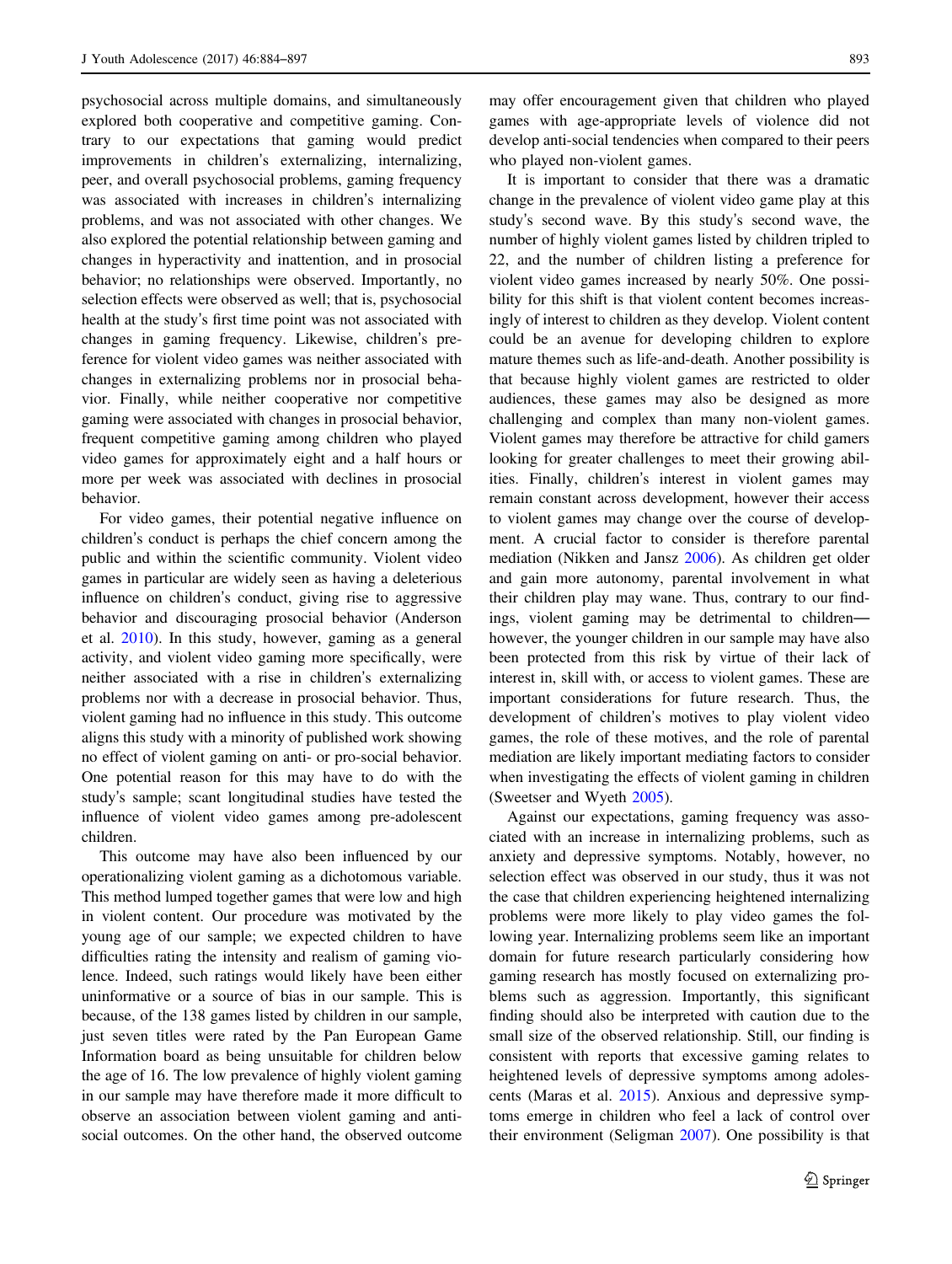frequent gaming at a young age trains children against dealing with real world adversity. Because game worlds provide clear rules and the ability to retry challenges the moment they seem too daunting, real world challenges may seem overwhelming to frequent child gamers. Several other processes may also be at work here, however. Video games are known to evoke negative emotions, and frustration in particular (Lobel et al. [2014b](#page-12-0)); negative arousal and feelings of incompetence experienced while gaming may transfer to afterwards. Second, for children, the quality of positive emotion experiences afforded by video games may be inferior to the positive emotion experiences afforded by other more traditional activities. Finally, playing video games may have been associated with other negative outcomes which themselves led to emotion problems. For instance, heightened video game play may lead to poor scholastic performance (Hastings et al. [2009](#page-12-0)) or social isolation (van den Eijnden et al. [2008](#page-12-0)). The observed association between gaming and internalizing problems may therefore be an indirect consequence of gaming being associated with other maladaptive behaviors. Future studies should therefore examine gaming's relation to how children perceive real world adversity; a more holistic approach that examines the interplay between frequent gaming and other socio-developmental processes also seems warranted.

Gaming was not associated with changes in hyperactivity and inattention. To our knowledge, this is just the second study to examine this hypothesis with a longitudinal design (see Gentile et al. [2012](#page-12-0)). With regards to attentional skills, it is possible that video games as a whole was too broad a predictor. Indeed, video games offer a wide variety of interactions and operate under a variety of reward schedules. Regarding hyperactivity and inattention, it seems relevant to distinguish video games based on the duration of play per session intended by the designer, and perhaps the speed and intensity of visual and auditory stimulation. Indeed, while some games are designed to be played in short bursts, others are designed for extensive sessions; and while some games bombard the player's senses and require rapid inputs, others take a slower pace and allow players to be idle for long periods (Fullerton [2014\)](#page-12-0). Our study did not distinguish between different types of video games, largely because at the young age that we assessed children, there was very little variability in the types of games children played. But it may be that some game types may be detrimental (such as games which constantly offer short-term rewards), whereas others may be beneficial (such as action video games that vary these reward schedules), and that these effects may have cancelled each other out, even in our limited sample. Coding games based on their cognitive load and reward schedules poses several large challenges, for example: specific titles may be highly variable in their complexity because this may increase with player progress.

We therefore recommend future research to conceptualize video games based on their attentional demands and their reward schedules and to draw new hypotheses based on these factors. Experimental designs seem particularly suitable; this is because researchers can work with designers to finely and objectively manipulate the specific features of game titles that may give rise to attentional deficits or improvements (e.g. Anguera et al. [2013\)](#page-11-0).

Finally, habitually playing competitive video games was only associated with a decline in prosocial behavior among children who played video games competitively for about 8 or more hours per week. This was found when controlling for cooperative gaming, which often co-occurs with competitive gaming, and which has been found to promote prosocial behavior (Gentile et al. [2009](#page-12-0)). This pattern may be due to the fact that in multiplayer games competitive goals often seem to take precedence over cooperative goals. In these games cooperation is often merely a means to better compete against an opposing team; thus, the overarching goal of play in these games remains competition. Here again we stress the importance of replication and of developing and using measures that are sensitive to the variety of social dynamics across different games. Given that many existing multiplayer games allow players to choose roles with either greater focus on cooperation or competition (e.g. that of a medic or a striker), experimental studies could be of particular benefit.

This study's limitations are important to consider. First, as already discussed, this study examined the potential influence of video games in a broad sense. Modern video games encompass a highly diverse set of interactions (Granic et al. [2014\)](#page-12-0), and even games within the same genre may engage players in diverse ways. We therefore stress the importance of more granular tests of specific forms of gaming. Second, to partly address this issue, this study also examined gaming more specifically in terms of social dynamics. To do so, we used unstandardized assessments, given there were no validated options. That is, our cooperative, and competitive gaming measures utilized single-item questions for their evaluation. While this is in line with other recent studies in this field (e.g. Przybylski and Mishkin [2016](#page-12-0)), validated measures are preferred. This limitation is noteworthy despite the fact that these questions were answered during an interview session with trained experimenters. Third, we collected data just 1 year apart from each other; this is a relatively short term for child development. Finally, a total of six models were run for relating gaming to the Strengths and Difficulties Questionnaire, a further two models were run to examine violent gaming, and another model was run to examine changes in prosocial behavior. Given this multiple testing, and the relatively small size of the betas that were of significance, the findings in this study should be taken with some caution and should be replicated before strong conclusion can be made.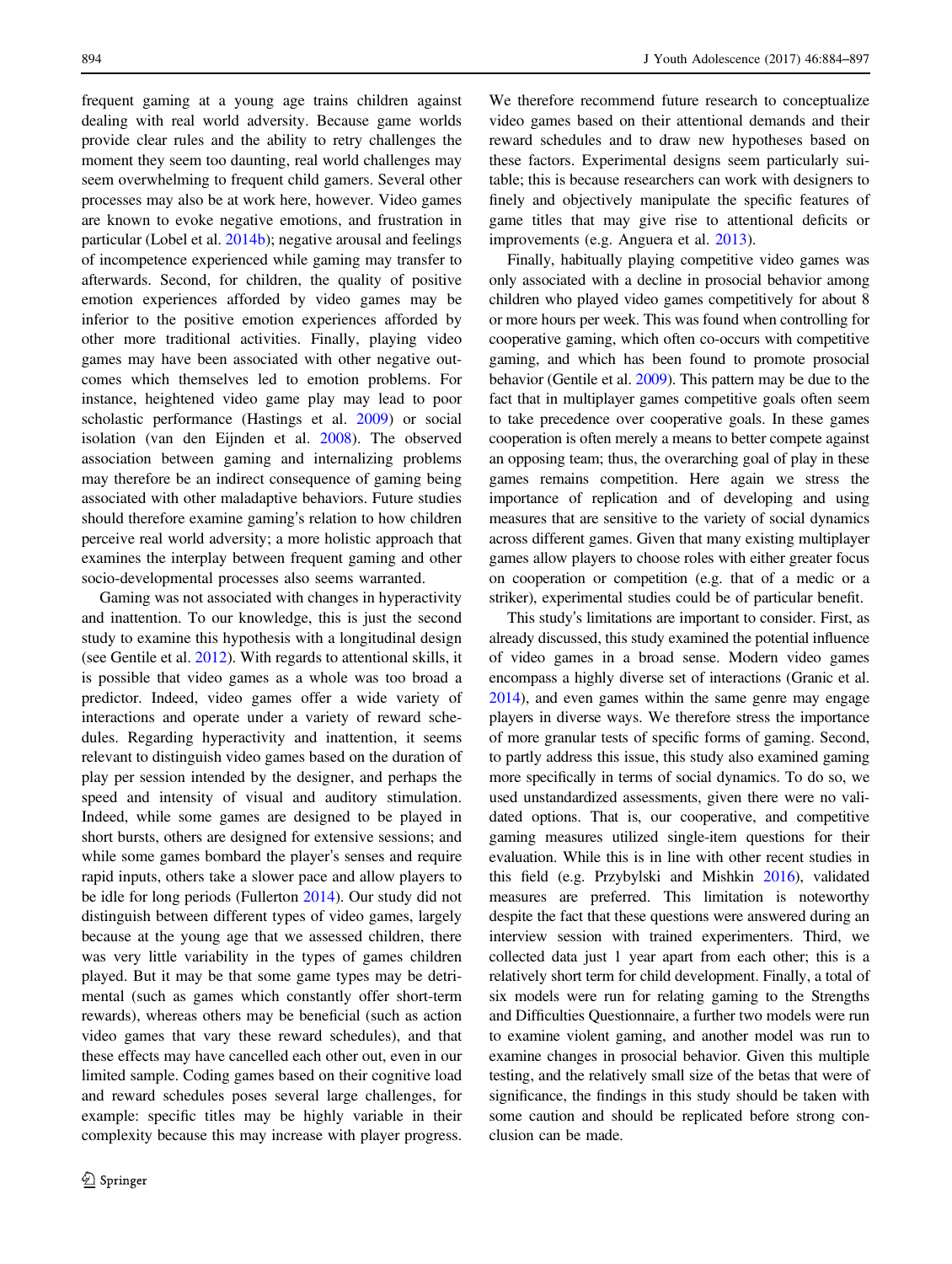#### <span id="page-11-0"></span>Conclusion

Video games did not seem to pose harm for most domains of children's psychosocial development. Parents should be particularly attentive to potential increases in children's internalizing problems as a result of video game playing. The deleterious effects of violent video game play remains a highly debated topic, with this study not lending support for the influence of violent gaming on externalizing problems or on prosocial behavior. While cooperative gaming seems unrelated to prosocial behavior in our sample, frequent gamers who also tend to play competitively may be at risk for behaving less prosocially. Finally, this field would benefit greatly from validated measures that quantify or categorize the types of social and emotional processes being activated by different games and game types, and that accurately measure the social environment of video game sessions.

Acknowledgements This study was funded by the Behavioural Science Institute, Radboud University Nijmegen.

Authors' Contributions A. L. was the lead author, and therefore wrote and revised the manuscript. A. L. oversaw and performed data collection; this means that A. L. managed the researchers who collected data, and that he also collected data from participants. A. L. performed all the analyses described in the manuscript; this means that A. L. managed the data in this study, and authored and ran all scripts used to analyze the data. R. E. and I. G. conceived of the study; this means that they initiated this longitudinal research project. R. E. and I. G. participated in the study's design and coordination; this means that, together with A. L., R. E. and I. G. were involved in the selection of measures used in this study and in devising the data collection procedure. R. E. and I. G. gave instrumental feedback on the manuscript; as the thesis supervisors to A. L., R. E. and I. G. commented on and provided edits to this manuscript at multiple stages. L. S. was instrumental in the study's recruitment and design; this study was a direct follow-up to a previous study conducted by L. S., who was responsible for recruiting and retaining the participants of this study, which allowed for them to be recruited for this study. L. S. therefore also helped design this study, having laid the groundwork for some of the measures used here. L. S. was also actively involved in the writing of this manuscript, providing important feedback on the manuscript. W. B. provided expertise for data analysis and the interpretation of results. W. B. was A. L.'s direct contact for statistical support on this project. W. B. walked A. L. through the statistical background for the models used in this study, provided A. L. with the necessary information for installing and properly employing the R packages used for the analyses, double-checked the outcomes of the study's findings based on the models used, and provided input for the proper interpretation of the findings. All authors read and approved the final manuscript.

Compliance with Ethical Standards The experimenters complied with the ethical standards for attaining and managing data from adult and minor participants as are monitored by the Behavioural Science Institute's Ethical Review Board. Participants were informed as to their rights as volunteer participants and were informed regarding who they could contact if they felt their rights had been breached. No complaints were filed.

Conflict of Interest The authors declare that they have no competing interests.

Ethical Approval The study's procedures were approved by the Behavioural Science Institute's Ethical Review Board under the Radboud University. Protocol number: ECG 26062012.

Informed Consent Informed consent forms were attained from all participants at both of this study's time points. Parents provided consent for the collection and use of both their own data and that of their children.

Open Access This article is distributed under the terms of the Creative Commons Attribution 4.0 International License [\(http://](http://creativecommons.org/licenses/by/4.0/) [creativecommons.org/licenses/by/4.0/](http://creativecommons.org/licenses/by/4.0/)), which permits unrestricted use, distribution, and reproduction in any medium, provided you give appropriate credit to the original author(s) and the source, provide a link to the Creative Commons license, and indicate if changes were made.

#### References

- Adachi, P. J., & Willoughby, T. (2012). Do video games promote positive youth development? Journal of Adolescent Research, 28, 155–165.
- Adachi, P. J. C. (2015). Demolishing the competition: The Association between Competitive Video Game Play and Aggression among Adolescents and Young Adults(Doctoral thesis). Retrieved from Brock University Library.
- Anderson, C. A., & Bushman, B. J. (1997). External validity of "trivial" experiments: The case of laboratory aggression. Review of General Psychology, 1, 19–41.
- Anderson, C. A., & Dill, K. E. (2000). Video games and aggressive thoughts, feelings, and behavior in the laboratory and in life. Journal of Personality and Social Psychology, 78, 772–790.
- Anderson, C. A., Shibuya, A., Ihori, N., Swing, E. L., Bushman, B. J., & Sakamoto, A., et al. (2010). Violent video game effects on aggression, empathy, and prosocial behavior in Eastern and Western countries: A meta-analytic review. Psychological Bulletin, 136, 151–173.
- Anguera, J. A., Boccanfuso, J., Rintoul, J. L., Al-Hashimi, O., Faraji, F., & Janowich, J., et al. (2013). Video game training enhances cognitive control in older adults. Nature, 501, 97–101.
- Bauer, D. J., & Curran, P. J. (2005). Probing interactions in fixed and multilevel regression: Inferential and graphical techniques. Multivariate Behavioral Research, 40, 373–400.
- Bioulac, S., Arfi, L., & Bouvard, M. P. (2008). Attention deficit/ hyperactivity disorder and video games: A comparative study of hyperactive and control children. European Psychiatry, 23, 134–141. doi:[10.1016/j.eurpsy.2007.11.002.](http://dx.doi.org/10.1016/j.eurpsy.2007.11.002)
- Burk, W. J., & Laursen, B. (2010). Mother and adolescent reports of associations between child behavior problems and mother-child relationship qualities: Separating shared variance from individual variance. Journal of Abnormal Child Psychology, 38, 657–667.
- Bushman, B. J., & Huesmann, L. R. (2006). Short-term and long-term effects of violent media on aggression in children and adults. Archives of Pediatrics and Adolescent Medicine, 160, 348–352.
- Carnagey, N. L., & Anderson, C. A. (2004). Violent video game exposure and aggression. Minerva Psichiatrica, 45, 1–18.
- Davies, D. (2010). Child development: A practitioner's guide. New York City, New York: Guilford Press.
- Dolgov, I., Graves, W. J., Nearents, M. R., Schwark, J. D., & Brooks Volkman, C. (2014). Effects of cooperative gaming and avatar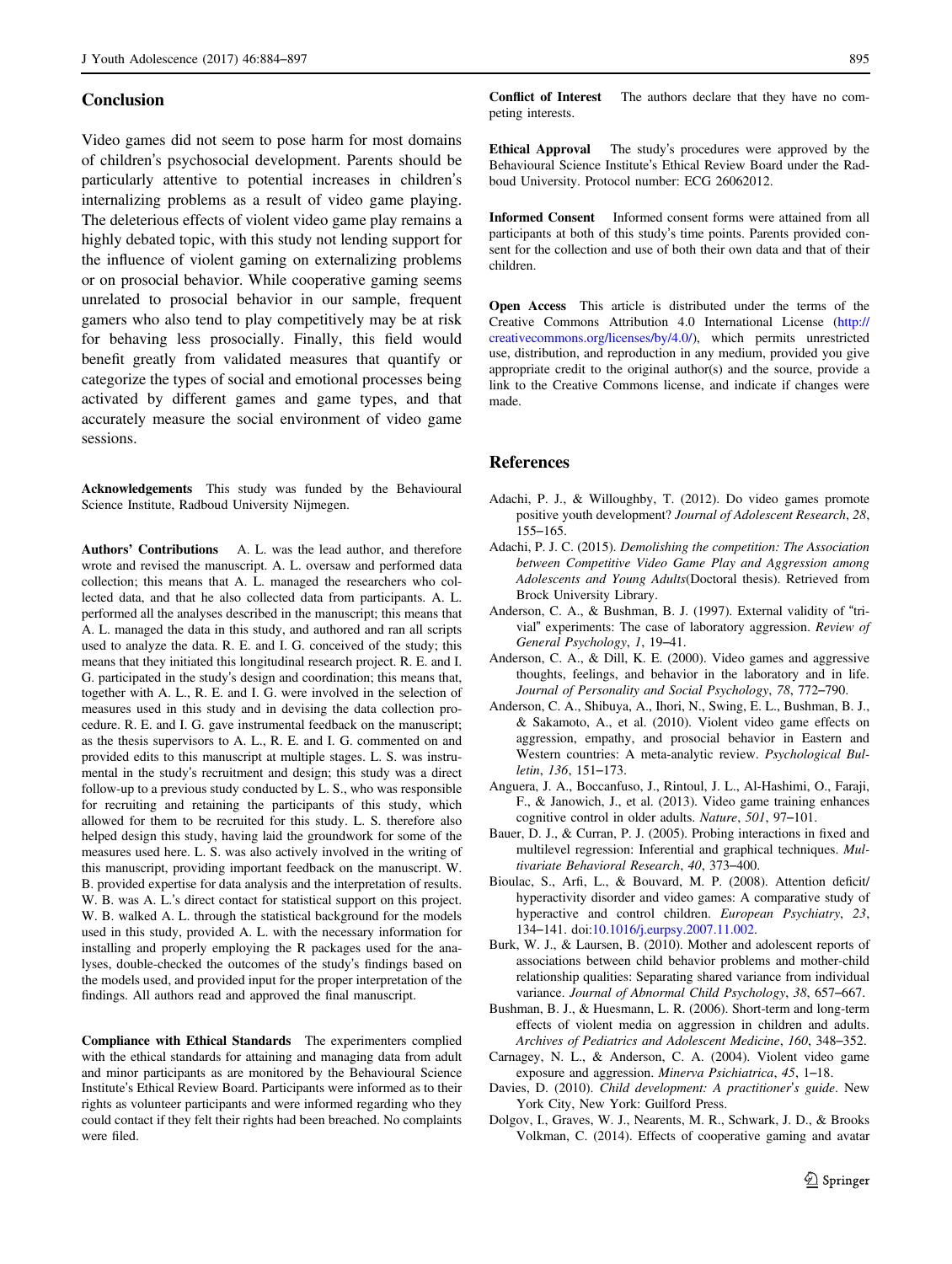<span id="page-12-0"></span>customization on subsequent spontaneous helping behavior. Computers in Human Behavior, 33, 49–55.

- Eastin, M. S. (2007). The influence of competitive and cooperative group game play on state hostility. Human Communication Research, 33, 450–466.
- van den Eijnden, R. J., Meerkerk, G. J., Vermulst, A. A., Spijkerman, R., & Engels, R. C. (2008). Online communication, compulsive Internet use, and psychosocial well-being among adolescents: A longitudinal study. Developmental Psychology, 44, 655–665.
- Erikson, E. H. (1977). Toys and reasons: Stages in the ritualization of experience. New York City, New York: WW Norton & Company.
- Ewoldsen, D., Eno, C. A., Okdie, B. M., Velez, J. A., Guadagno, R. E., & DeCoster, J. (2012). Effect of playing violent video games cooperatively or competitively on subsequent cooperative behavior. Cyberpsychology, Behavior, and Social Networking, 15, 277–280.
- Ferguson, C. J. (2013). Violent video games and the supreme court: Lessons for the scientific community in the wake of Brown v. Entertainment merchants association. American Psychologist, 68, 57–74.
- Ferguson, C. J. (2015). Do angry birds make for angry children? A meta-analysis of video game influences on children's and adolescents' aggression, mental health, prosocial behavior, and academic performance. Perspectives on Psychological Science, 10, 646–666.
- Fisher, E. P. (1992). The impact of play on development: A metaanalysis. Play and Culture, 5, 159–181.
- Fullerton, T. (2014). Game design workshop: A playcentric approach to creating innovative games. Boca, Raton, FL: CRC.
- Gentile, D., Swing, E., Lim, C., & Khoo, A. (2012). Video game playing, attention problems, and impulsiveness: Evidence of bidirectional causality. Psychology of Popular Media and Culture, 1, 62–70.
- Gentile, D. A., Anderson, C. A., Yukawa, S., Ihori, N., Saleem, M., & Ming, L. K., et al. (2009). The effects of prosocial video games on prosocial behaviors: International evidence from correlational, longitudinal, and experimental studies. Personality and Social Psychology Bulletin, 35, 752–763.
- Gentile, D. A., & Gentile, J. R. (2008a). Violent video games as exemplary teachers: A conceptual analysis. Journal of Youth and Adolescence, 37, 127–141.
- Gentile, D. A., & Gentile, J. R. (2008b). Violent video games as exemplary teachers: A conceptual analysis. Journal of Youth and Adolescence, 37, 127–141.
- Gentile, D. A., Swing, E. L., Lim, C. G., & Khoo, A. (2012). Video game playing, attention problems, and impulsiveness: Evidence of bidirectional causality. Psychology of Popular Media Culture, 1, 62–70.
- Goodman, R. (1997). The strengths and difficulties questionnaire: A research note. Journal of Child Psychology and Psychiatry, 38, 581–586.
- Granic, I., Lobel, A., & Engels, R. C. M. E. (2014). The benefits of playing video games. American Psychologist, 69, 66–78.
- Green, C. S., & Bavelier, D. (2012). Learning, attentional control, and action video games. Current Biology, 22, R197–R206.
- Greitemeyer, T., & Osswald, S. (2011). Prosocial video games reduce aggressive cognitions. Journal of Experimental Social Psychology, 45, 896–900.
- Hastings, E. C., Karas, T. L., Winsler, A., Way, E., Madigan, A., & Tyler, S. (2009). Young children's video/computer game use: relations with school performance and behavior. Issues in Mental Health Nursing, 30, 638–649.
- Hromek, R., & Roffey, S. (2009). Promoting social and emotional learning with games: "It's fun and we learn things". Simulation & Gaming, 40, 626–644.
- Jerabeck, J. M., & Ferguson, C. J. (2013). The influence of solitary and cooperative violent video game play on aggressive and prosocial behavior. Computers in Human Behavior, 29, 2573–2578.
- Johnson, P. O., & Fay, L. C. (1950). The Johnson-Neyman technique, its theory and application. Psychometrika, 15, 349–367.
- Kuss, D. J., & Griffiths, M. D. (2012). Internet gaming addiction: A systematic review of empirical research. International Journal of Mental Health and Addiction, 10, 278–296.
- Lenhart, A., Kahne, J., Middaugh, E., Macgill, A., Evans, C., & Vitak, J. (2008). Teens, video games, and civics. Washington D. C.: Pew Internet & American Life Project.
- Lobel, A., Granic, I., & Engels, R. C. (2014a). Associations between children's video game playing and psychosocial health: Information from both parent and child reports. Cyberpsychology, Behavior and Social Networking, 17, 639–643.
- Lobel, A., Granic, I., & Engels, R. C. (2014b). Stressful gaming, interoceptive awareness, and emotion regulation tendencies: A novel approach. Cyberpsychology, Behavior, and Social Networking, 17, 222–227.
- Maras, D., Flament, M. F., Murray, M., Buchholz, A., Henderson, K. A., Obeid, N., & Goldfield, G. S. (2015). Screen time is associated with depression and anxiety in Canadian youth. Preventive Medicine, 73, 133–138.
- Mazurek, M. O., & Engelhardt, C. R. (2013). Video game use in boys with autism spectrum disorder, ADHD, or typical development. Pediatrics, 132, 260–266.
- Messias, E., Castro, J., Saini, A., Usman, M., & Peeples, D. (2011). Sadness, suicide, and their association with video game and internet overuse among teens: Results from the youth risk behavior survey 2007 and 2009. Suicide and Life-Threatening Behavior, 41, 307–315.
- Nikken, P., & Jansz, J. (2006). Parental mediation of children's videogame playing: A comparison of the reports by parents and children. Learning, Media, and Technology, 31, 181–202.
- Olson, C. K. (2010). Children's motivations for video game play in the context of normal development. Review of General Psychology, 14, 180–187.
- Parkes, A., Sweeting, H., Wight, D., & Henderson, M. (2013). Do television and electronic games predict children's psychosocial adjustment? Longitudinal research using the UK Millennium Cohort study. Archives of Disease in Childhood, 98, 341–348. doi[:10.1136/archdischild-2011-301508.](http://dx.doi.org/10.1136/archdischild-2011-301508)
- Piaget, J. (1962). Play, dreams and imitation (Vol 24). New York City, New York: WW Norton & Company.
- Prot, S., Gentile, D. A., Anderson, C. A., Suzuki, K., Swing, E., & Lim, K. M., et al. (2014). Long-term relations among prosocialmedia use, empathy, and prosocial behavior. Psychological Science, 25, 358–368.
- Przybylski, A. K. (2014). Who believes electronic games cause realworld aggression? Cyberpsychology, Behavior, and Social Networking, 17, 228–234.
- Przybylski, A. K., Deci, E. L., Rigby, C. S., & Ryan, R. M. (2014). Competence-impeding electronic games and players' aggressive feelings, thoughts, and behaviors. Journal of Personality and Social Psychology, 106, 441–457.
- Przybylski, A. K., & Mishkin, A. F. (2016). How the quantity and quality of electronic gaming relates to adolescents' academic engagement and psychosocial adjustment. Psychology of Popular Media Culture, 5, 145.
- Przybylski, A. K., & Wang, J. C. (2016). A large scale test of the gaming-enhancement hypothesis. PeerJ, 4, e2710.
- R Core Team. (2013). R: A language and environment for statistical computing. Vienna, Austria: R Foundation for Statistical Computing. <http://www.R-project.org/>.